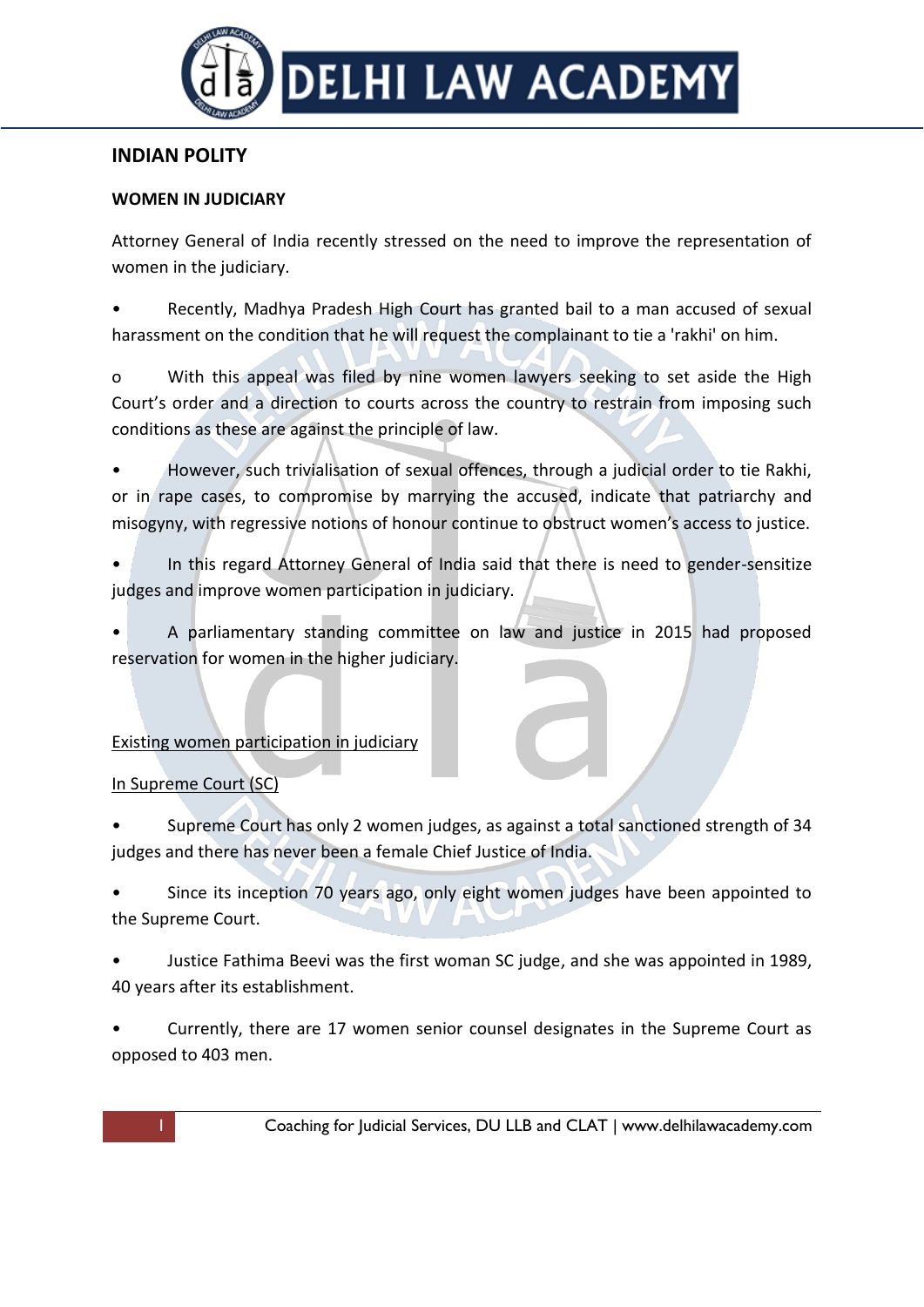

## In High Courts (HC)

In HCs there are only 80 women judges out of the total sanctioned strength of 1,113 comprising only 7.2% of the total number of judges.

• 6 HCs (Manipur, Meghalaya, Patna, Tripura, Telangana, and Uttarakhand) have no sitting women judges. In Subordinate courts

- There are 27% female judges in the lower judiciary.
- Sub-ordinate judiciary has better women participation due to reservation by some states and entrance exams at the entry level, however it is highly skewed between states.

## Advocates

• Women make up only 15% of all enrolled advocates in the country.

## **REVIEW OF THE INFORMATION COMMISSIONS**

Recently, the Parliamentary Committee on Personnel, Public Grievances, Law and Justice has decided to review working of the Central Information Commission (CIC) and the State Information Commissions (SICs).

• Central/State (C/S) Information Commissions are statutory bodies constituted under the Right to Information (RTI) Act, 2005.

o They are the final appellate authority for RTI Act.

o They are vested with wide power like power to impose penalty on erring Public Information Officers (PIOs), initiate an inquiry against them (for this they are vested with the same powers as are vested in a civil court) etc.

• CIC is required to submit annual reports to the Parliament and the SICs to state legislatures through its administrative wings, the Ministry of Personnel and Training in Centre and Services Department in the states.

o However, these annual reports are rarely discussed in Parliament or state legislatures raising questions over the efficacy of the information law (RTI).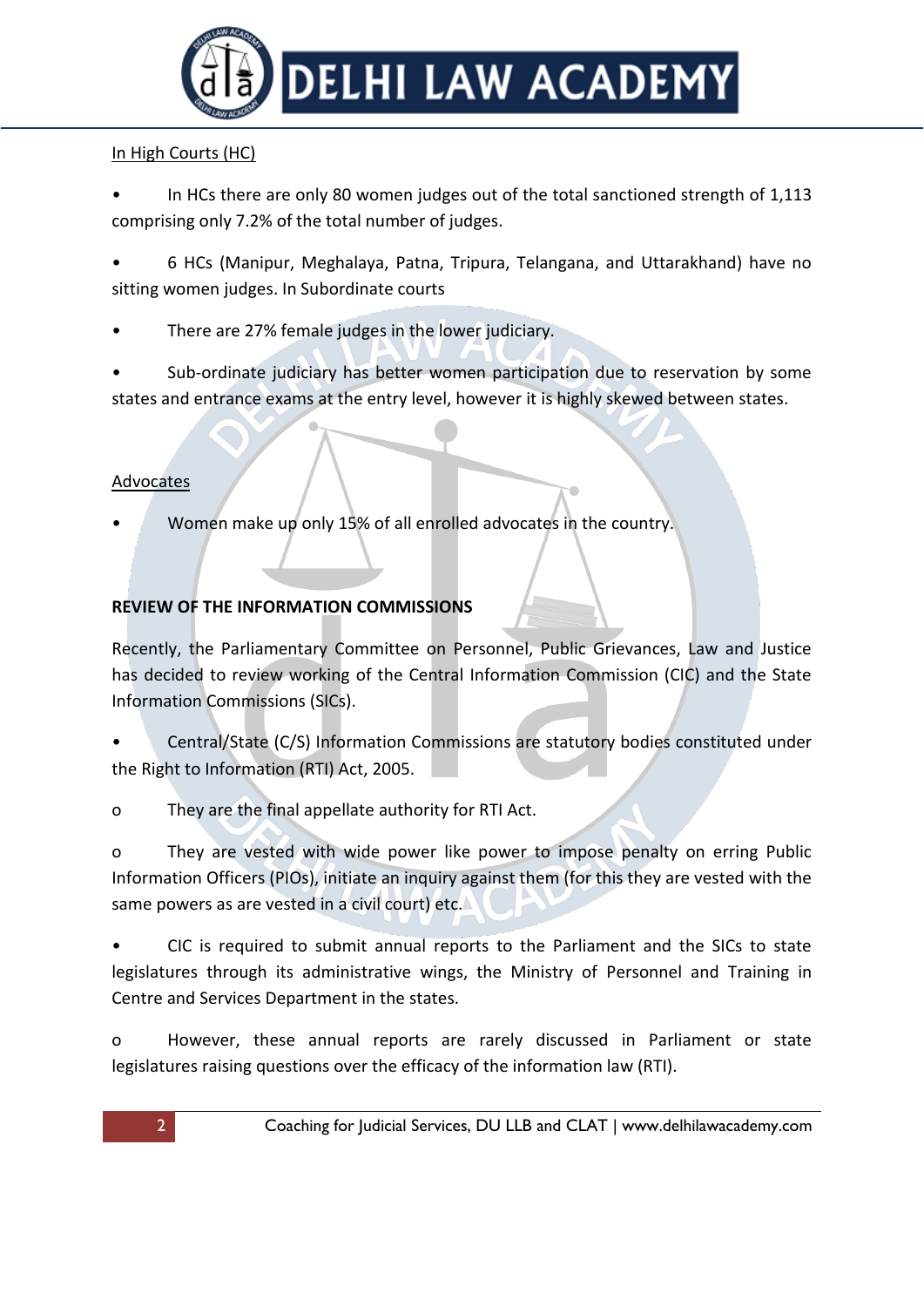

• Now for the first time the functioning of this body would directly be scrutinized by a parliamentary committee, to effectively implement its functioning.

## **About Central Information Commission**

• The Commission consists of a Chief Information Commissioner and not more than ten Information Commissioners (IC).

They are appointed by President on the recommendation of a committee consisting of Prime Minister as Chairperson, Leader of Opposition in the Lok Sabha and a Union Cabinet Minister nominated by the Prime Minister.

They should be persons of eminence in public life with wide knowledge and experience in law, science and technology, social service, management, journalism, mass media or administration and governance.

They shall not be Member of Parliament or Member of the Legislature of any State or Union Territory as the case may be, or hold any other office of profit or connected with any political party or carrying on any business or pursuing any profession.

• They are not eligible for reappointment.

## **RTI Act, 2005**

• RTI Act, 2005 makes the governance citizen centric by equipping citizens with the power to seek information from public authorities.

It provides the mechanism for grievance redressal to citizens who are denied any information

• RTI applicant is not required to give any reason for seeking information.

• Public authorities mandated to proactively disclose certain information (like functions, structure, powers and duties of its officers and employees financial information).

• Authorities responsible for supplying information: Public authorities designate some officers in their administrative units as the Public Information Officers (PIOs).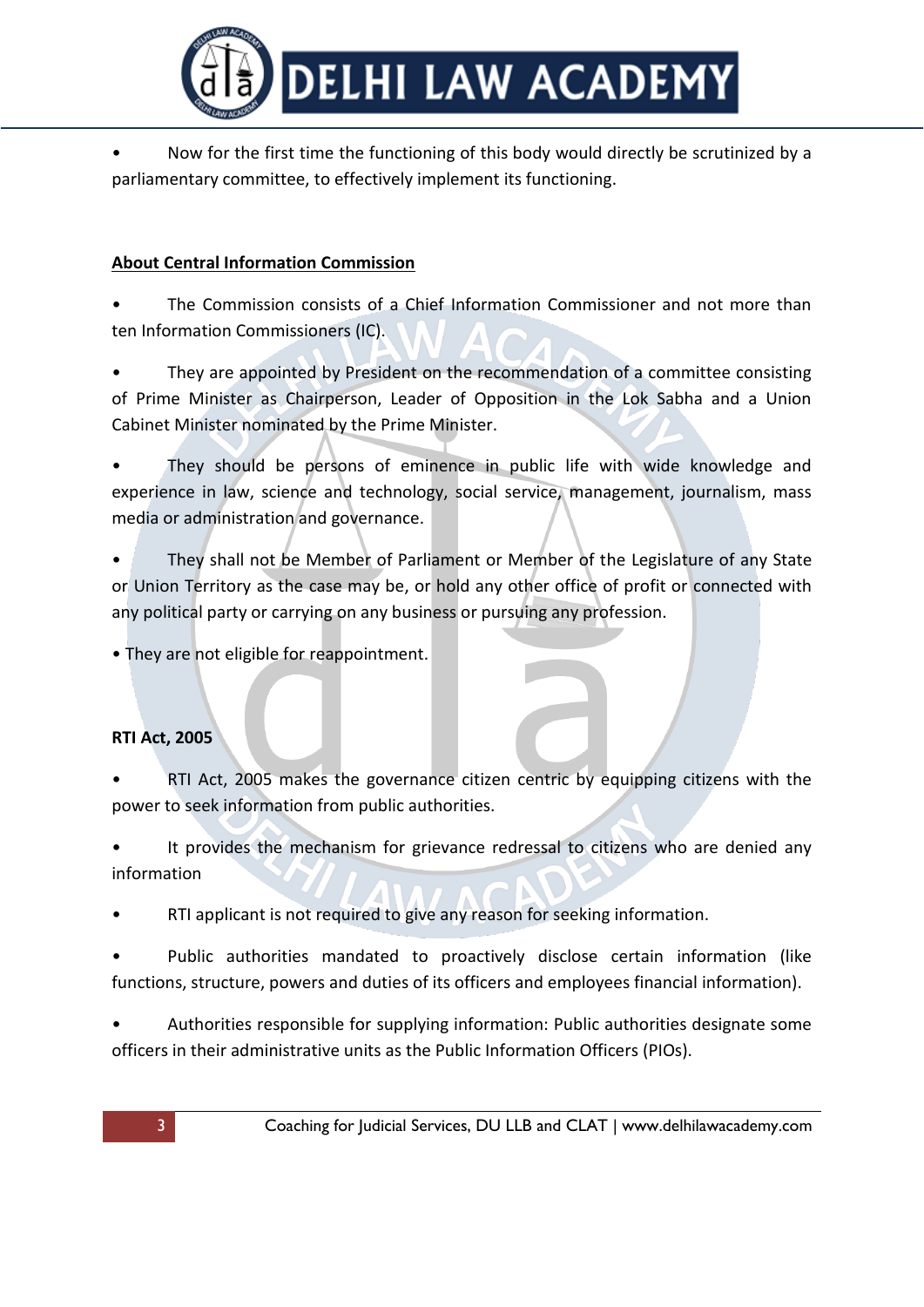

o These PIOs are mandated to supply the information sought within 30 days (or 48 hours If information sought concerns the life or liberty of a person).

Appeal mechanism: If the information sought is not provided within the specified time period, then the RTI applicant can file appeal against the decision of the PIOs.

o First Appeal Authority: The first appeal lies within the public authority itself. The first Appellate Authority happens to be an officer senior in rank to the Central Public Information Officer.

o Final Appellate Authority: C/S Information Commission, a statutory body that has a Chief information Commissioner and who is assisted with not more than 10 information commissioners. They are appointed by the President/Governor in the State respectively.

# **VOTING RIGHTS TO NRIS**

Recently, Election Commission (EC) approached the Ministry of Law to permit Non-Resident Indians (NRIs) to cast their votes from overseas through postal ballots.

## About Postal Ballot

It is a type of voting whereby Electronically Transmitted Postal Ballot Papers (ETPB) are distributed to electors and returned by post.

o Under ETPBS, the postal ballot is dispatched electronically and returned via ordinary mail and it is currently only available to service voters like member of the armed Forces, person employed by govt outside India etc.

Service voters have the option of either voting through postal ballot or through a proxy voter. It includes

- o members of Armed Forces of the Union
- o members of forces to which provisions of Army Act, 1950 applies.
- o members of armed police force of a State and serving outside that state
- o persons who are employed by Government of India in a post outside India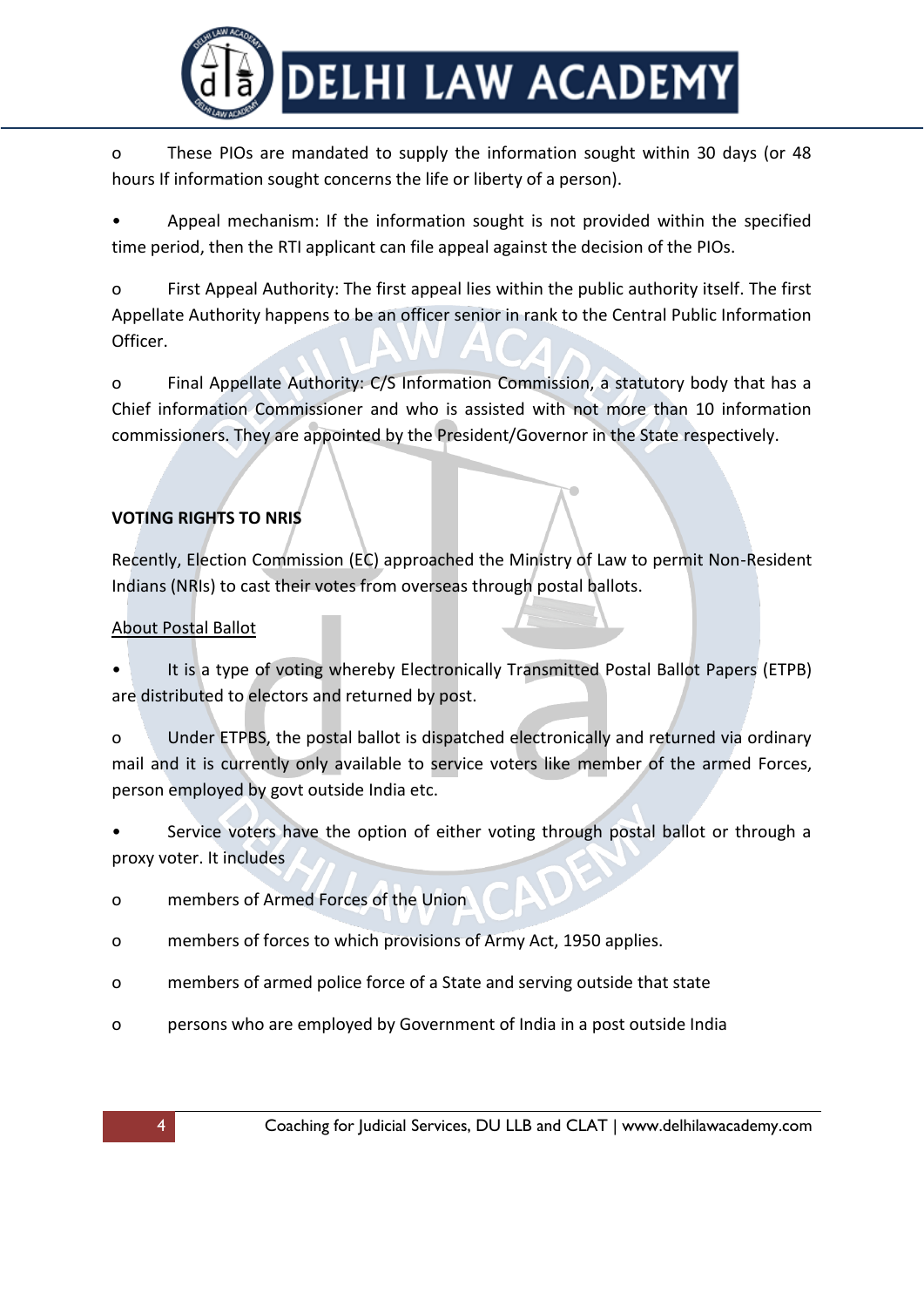

#### About NRI Voter/Overseas Elector

NRIs or an Overseas Elector is "a person who is a citizen of India, absent from the country owing to employment, education etc., has not acquired citizenship of any other country and are otherwise eligible to be registered as a voter in the address mentioned in your passport

• According to estimates of Ministry of External Affairs, there are about 3.10 crore NRIs living in different countries across the world.

• In last Lok Sabha elections, roughly 25,000 of them flew to India to vote. Current process of voting for NRIs

• Voting rights for NRIs were introduced only in 2011, through an amendment to the Representation of the People Act 1950.

• An NRI can vote in the constituency in her place of residence, as mentioned in the passport, is located.

• She can only vote in person and will have to produce her passport in original at the polling station for establishing identity.

• Earlier, Representation of the People (Amendment) Bill, 2017 that proposed to extend proxy voting to overseas Indians lapsed on dissolution of 16th Lok Sabha.

EZHI LAW ACADENT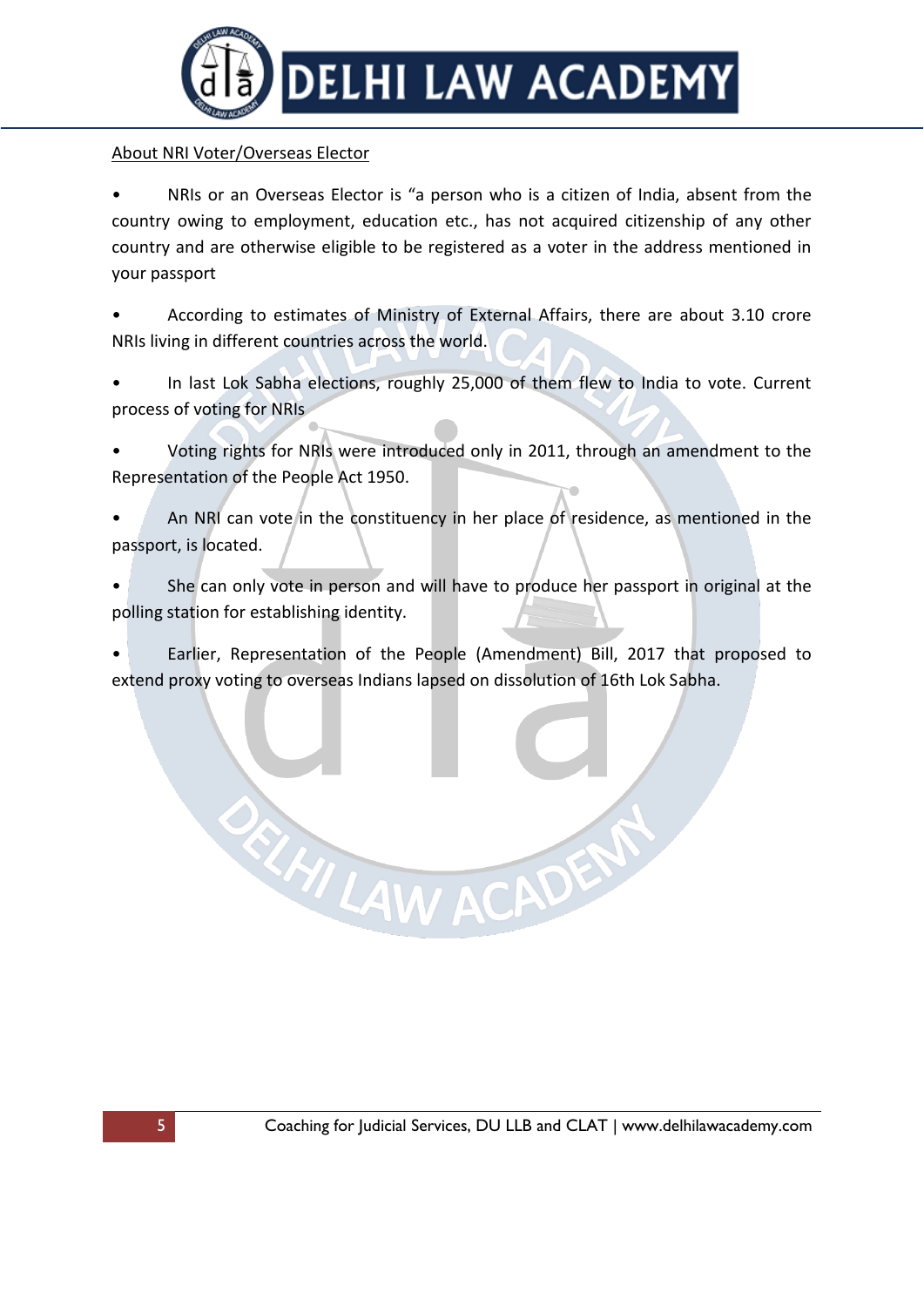

## **INTERNATIONAL RELATIONS**

#### **INDIA CHINA WATER RELATIONS**

Recently, there have been reports that China plans to build a major dam on Brahmaputra. This has reinvigorated the debate on India-China water relations.

- China has stated that it plans to build run-of-the-river dams on Yarlung Zangbo (the tributary of Brahmaputra (called Siang in China)).
- It has also stated that there is no cause for concern as it plans to keep communication clear with lower riparian states i.e., India and Bangladesh.

• India, on the other hand has stated that it will monitor the developments on the Brahmaputra closely.

## River System in the Tibetan Plateau

The Tibetan plateau is often called the "Third Pole", owing to its glacial expanses and vast reserves of freshwater. Following can be cited as key features of this system-

- It is a source of seven of the South Asia's largest rivers- the Indus, Ganges, Brahmaputra, Irrawaddy, Salween, Yangtze and Mekong.
- These rivers flow into Pakistan, India, Bangladesh, Myanmar, Laos and Vietnam, and form the largest river run-off from any single location.
- It is estimated that 718 billion cubic meters of surface water flows out of the Tibetan plateau and the Chinese-administered regions of Xinjiang and Inner Mongolia to neighboring countries each year.

## India Myanmar Thailand trilateral highway (IMTTH)

- IMTTH is a trans-border corridor that proposes to connect Moreh in Manipur and Mae Sot in Thailand.
- It is a grant-in-aid initiative by India as part of its Act East Policy and is aimed at opening land gate to ASEAN and boost trade and commerce.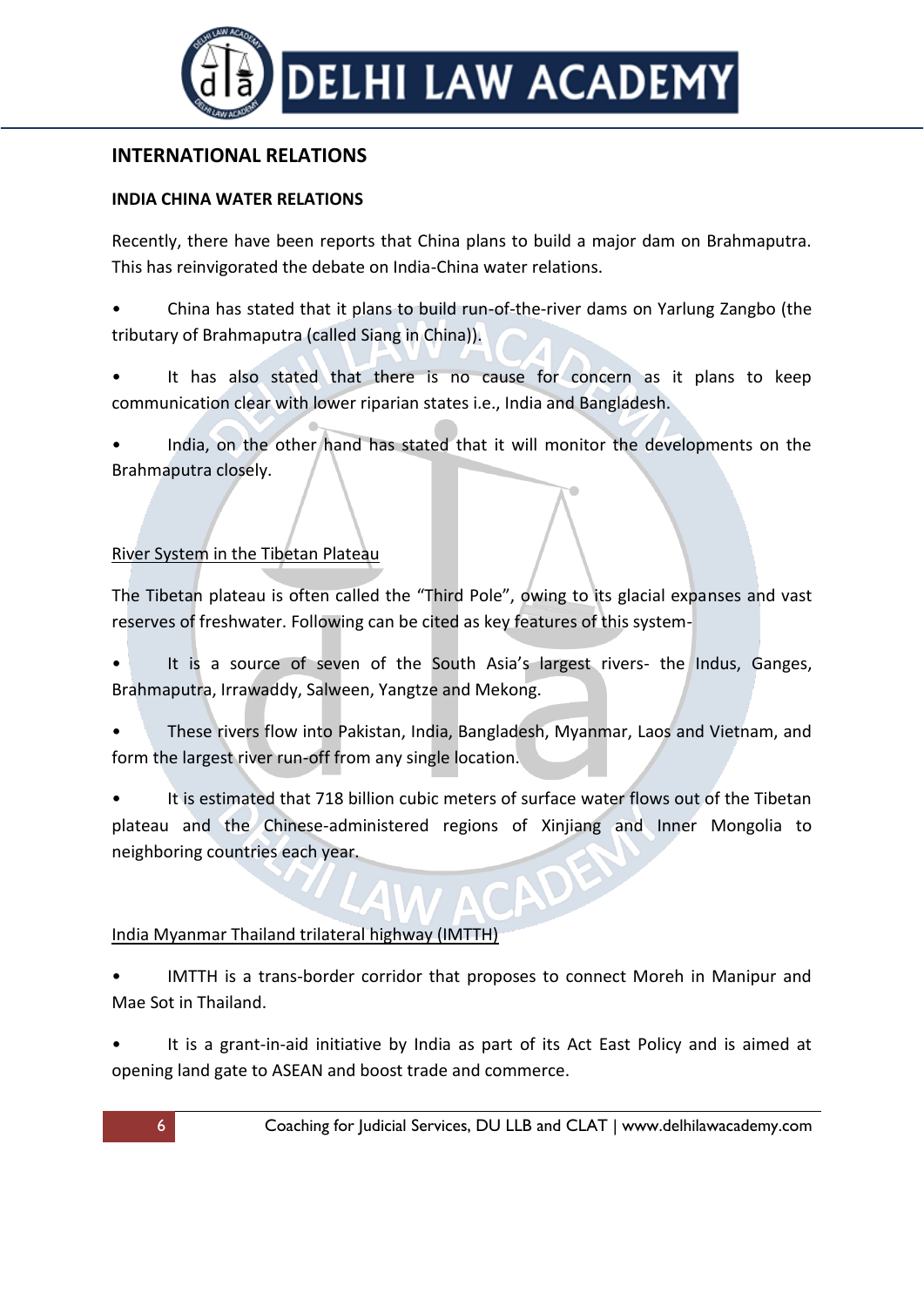

- It is expected to be completed by 2021.
- India has also proposed extending the highway to Cambodia, Laos and Vietnam.



#### **BREXIT TRADE DEAL**

The United Kingdom and the European Union have agreed to a post-Brexit free trade deal i.e. The EU-UK Trade and Cooperation Agreement (TCA), sealing the UK's exit from the bloc.

#### European Union

- It is an economic and political union involving 27 European countries.
- It allows free trade and free movement of people, to live, trade and work in whichever country they choose.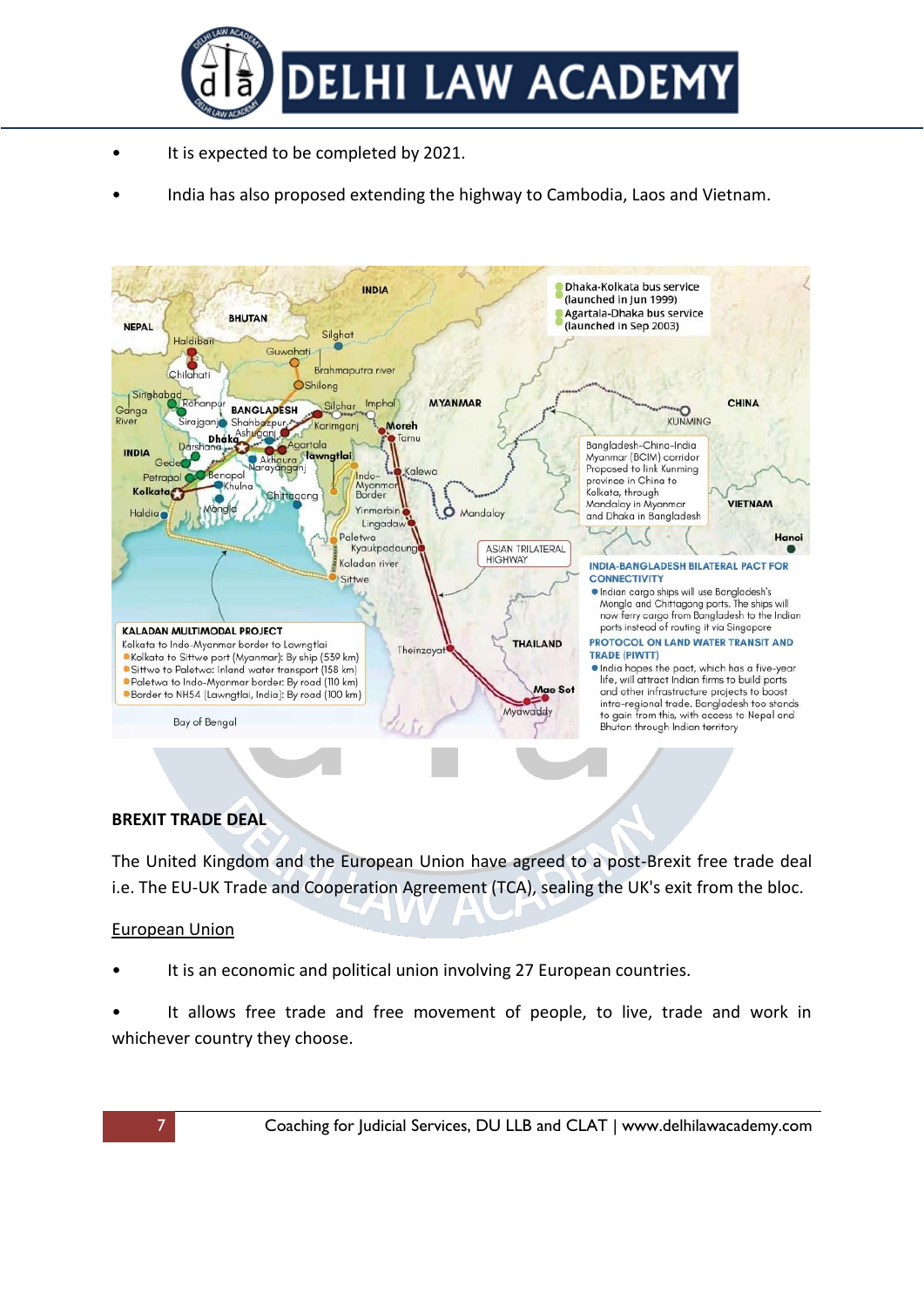

• Article 50 of Lisbon Treaty provides for exit of member countries from European Union.

• For any country to come out of European Union, it has to negotiate a settlement deal with EU.

It has its own currency, the euro, which is used by 19 of the member countries, its own parliament and other institutions

• The United Kingdom joined it in 1973.

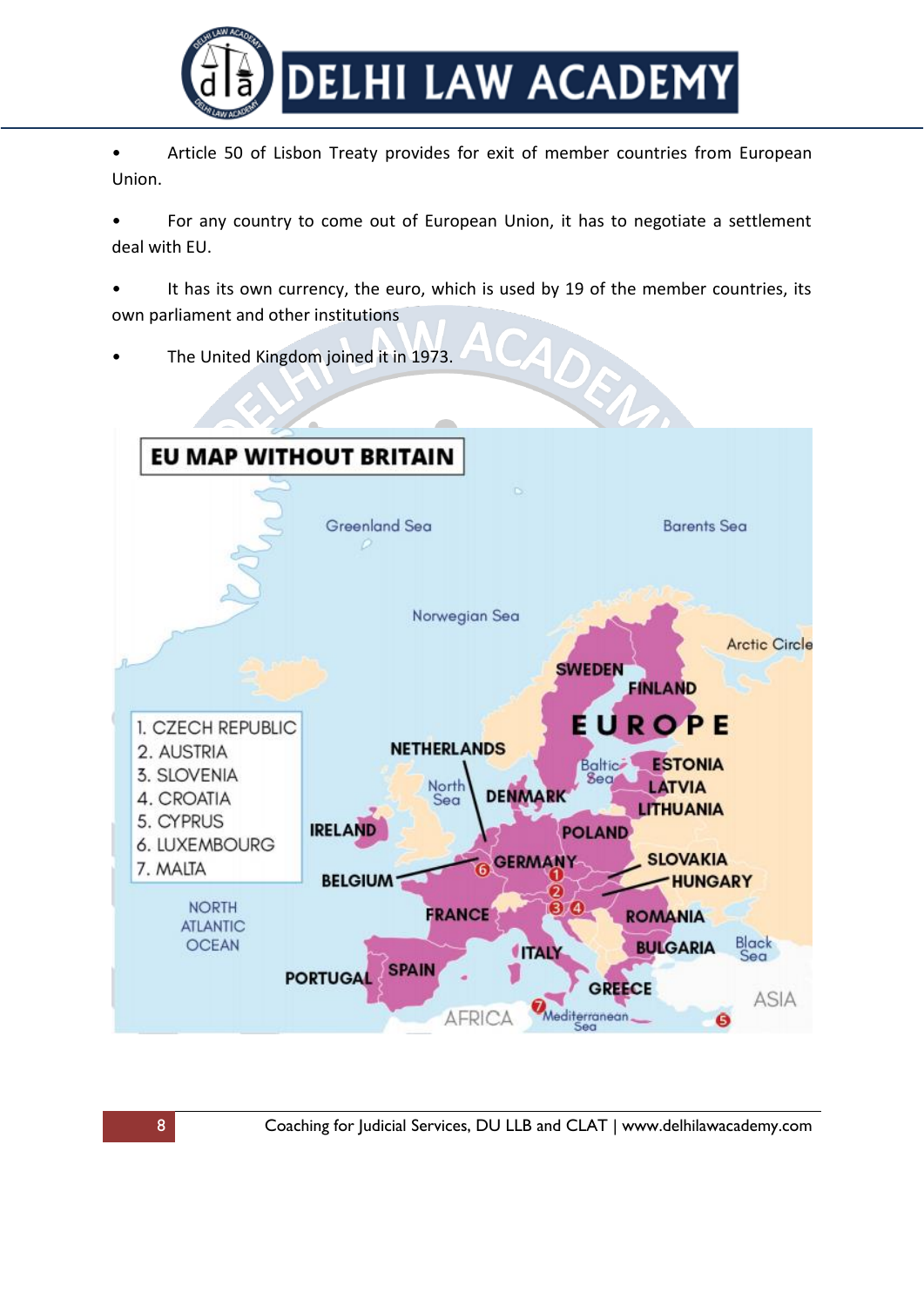

### **CHABAHAR PORT**

Recently, the first Trilateral Working Group (TWG) Meeting between India, Iran and Uzbekistan on joint use of Chabahar Port was held virtually.

### **About Chabahar port**

It is located in the Gulf of Oman at the Sistan-Baluchistan province of energy rich Iran on the Makran Coast

- It is jointly being developed by India, Iran and Afghanistan for multi-modal transport of goods and passengers.
- Port has geographical proximity with India with distance from Kandla port, Gujarat to Chahabar to be around 1000 kms and that from Chahabar to Mumbai around 1450 kms.
- Chabahar has two terminals Shahid Kalantari and Shahid Beheshti (also called first phase of the Chabahar port).
- Shahid Beheshti is being developed jointly by India Afghanistan and Iran under the Trilateral Transit Agreement signed in 2016 according to which
- o India would be granted a 10-year lease to develop and operate two terminals and five berths at Shahid Beheshti Port in Chabahar
- o India and Iran would develop a rail network between Chabahar and Zahedan (located just across the border from Afghanistan).
- o It also provides the necessary legal framework for trans-shipment of goods to Afghanistan.

ELAILAW ACADEM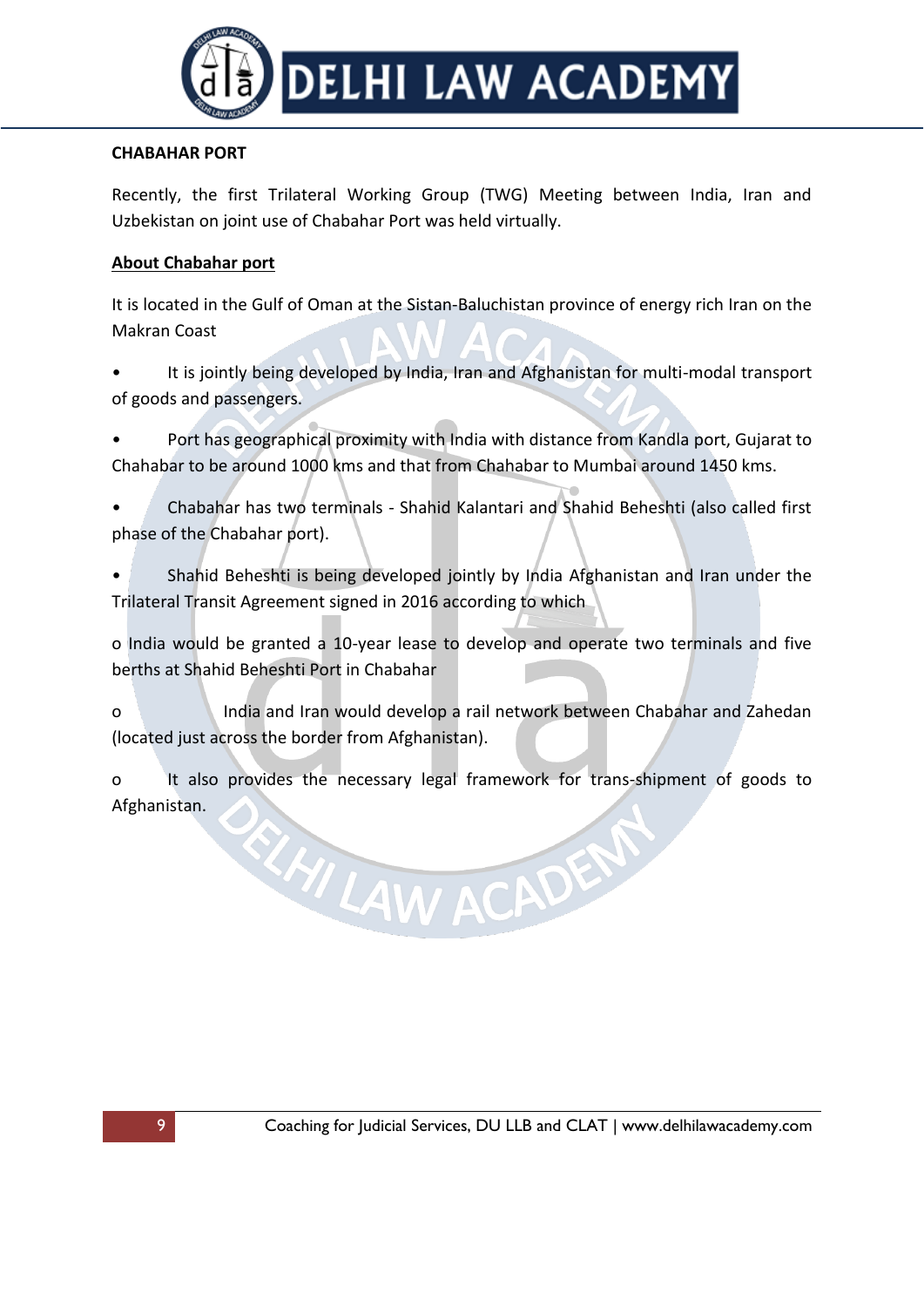

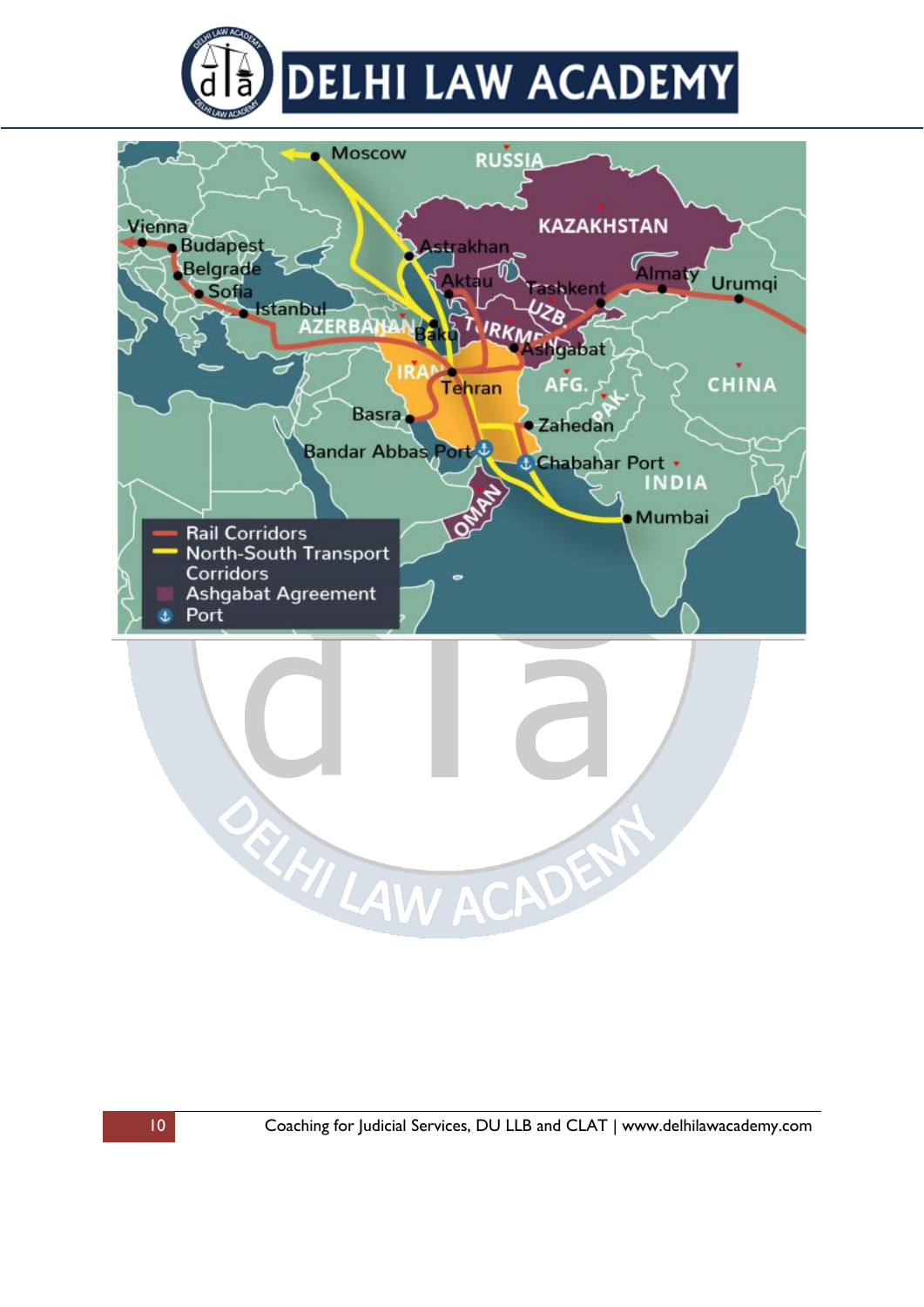

# **ECONOMY**

## **DEDICATED FREIGHT CORRIDORS**

• The Prime Minister recently inaugurated the New Bhaupur- New Khurja section and the Operation Control Centre of Eastern Dedicated Freight Corridor.

• New Bhaupur- New Khurja section is a 351-km section between Khurja and Bhaupur in Uttar Pradesh and state-of-the-art Operation Control Centre is located in Prayagraj, UP.

## **About Dedicated Freight Corridors**

It is a high-speed and high-capacity railway corridor dedicated exclusively for freight movement and built to affirm a higher throughput per train and a more significant share in the freight market.

• The DFC consists of two arms- Eastern Dedicated Freight Corridor and Western Dedicated Freight Corridor.

o Additionally, four more corridors namely, East Coast (Kharagpur-Vijaywada), East-West (Kolkata-Mumbai), and North-South (Delhi-Chennai) and Southern (Chennai-Goa) Sub-Corridor are also in the pipeline.

# **Eastern Dedicated Freight Corridor (EDFC):**

o It will be the 1,856 km long from Sahnewal in Punjab to Dankuni in West Bengal having double electrified tracts. It will run across six States.

o The Corridor is projected to cater to a number of traffic streams- coal for the power plants in the northern region of U.P., Delhi, Haryana, Punjab and parts of Rajasthan from the Eastern coal fields, finished steel, food grains, cement, fertilizers, lime stone from Rajasthan to steel plants in the east and general goods.

o It is also proposed to set up Logistics Park at Kanpur in U.P. and Ludhiana in Punjab to be developed on Public Private Partnership mode by creating a sub-SPV for the same.

## **Western Dedicated Freight Corridor (WDFC)**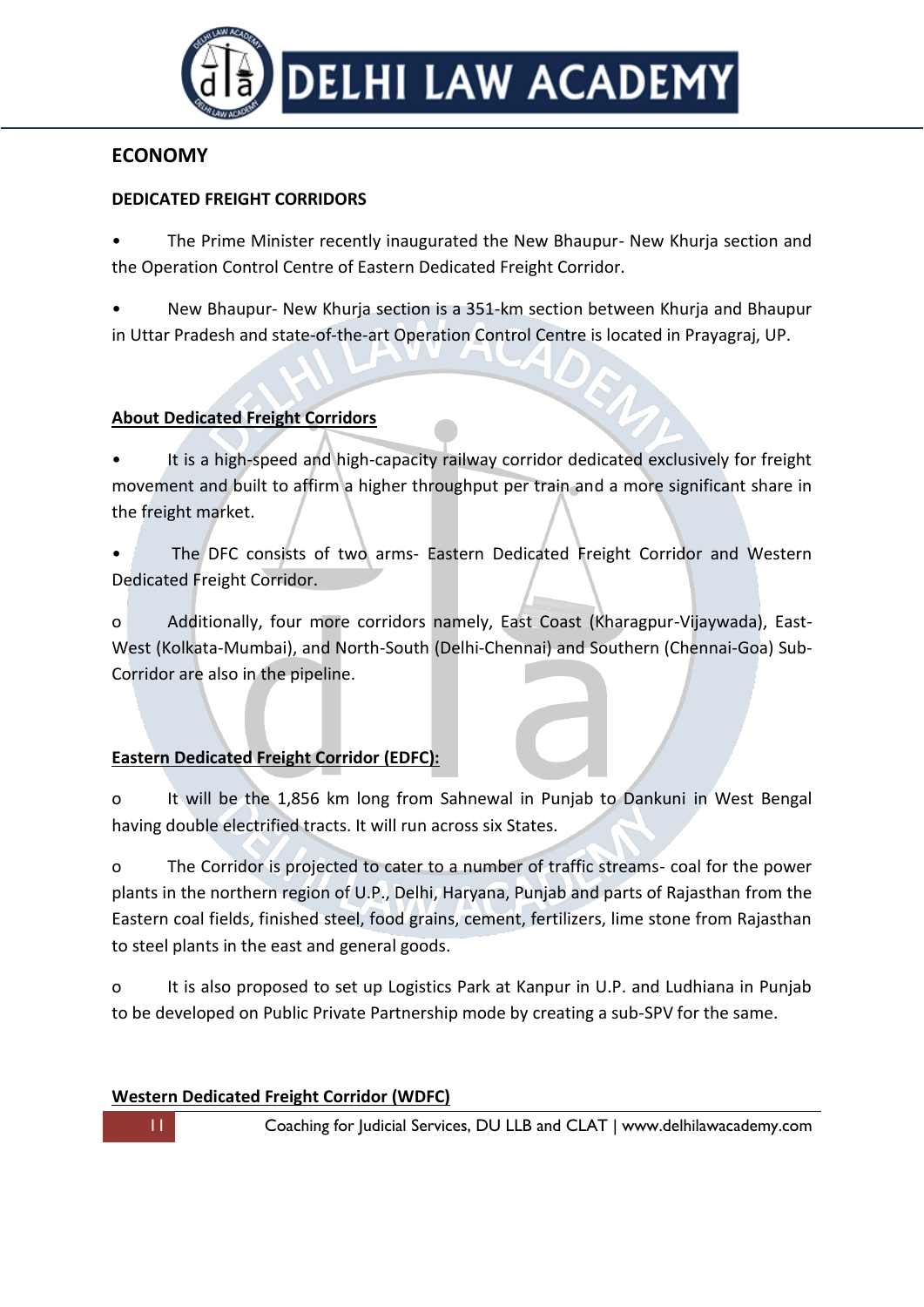

o It will be 1,504 km long will stretch linking Dadri in National Capital Region (NCR) to Jawaharlal Nehru Port (JNPT) in Mumbai.

- o It will run across six States and is proposed to join Eastern Corridor at Dadri.
- o It is proposed to set up Logistics Parks at Mumbai area, Gujarat, Jaipur, & NCR.

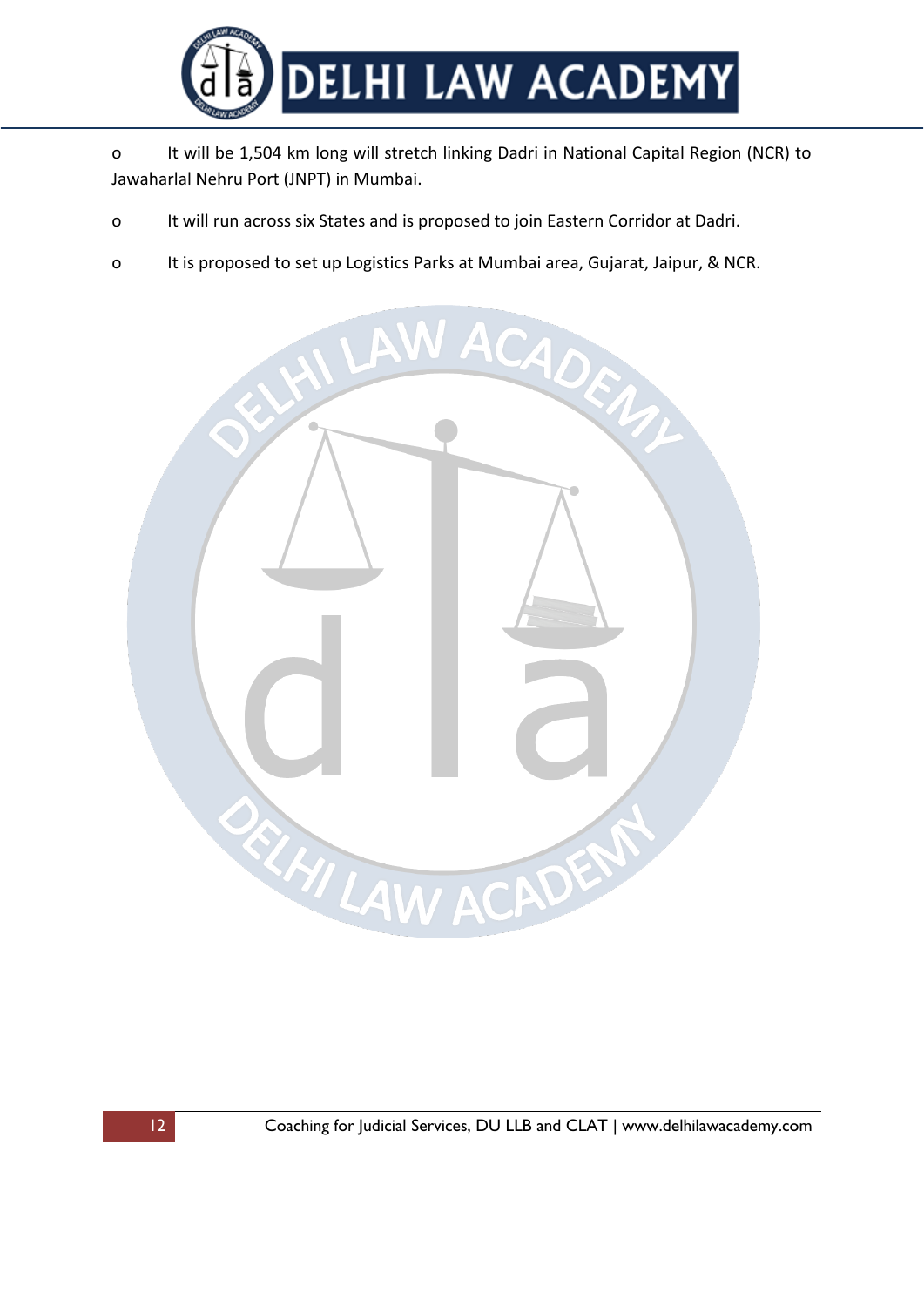

# **ENVIRONMENT**

### **INDIA'S CLIMATE PERFORMANCE**

India ranked 10th in the latest edition of the Climate Change Performance Index (CCPI).

#### Highlights of CCPI

• First three ranks of the overall ranking remained empty: Since no country performed well enough in all index categories.

• From the G20 countries, this year, only the EU as a whole, along with the UK and India, rank among high performers.

Renewable energy continues to expand: In 2019, its installed capacity grew by over 200 gigawatts – the largest annual growth to date.

o The expected tipping point where new installed renewables capacity is cheaper than operating coal or natural gas power plants is expected in 2025.

Several countries updated their NDCs: China, the world's largest emitter, committed to a target of net zero by 2060, while Japan and the Republic of Korea even announced their aim to become carbon neutral by 2050.

• Impact of COVID 19

o GHG Emissions: Owing to the COVID-19 crisis, the first half of 2020 brought a drastic 8.8% decrease in global GHG emissions.

o Energy Use: COVID-19 pandemic is expected to trigger a global recession, inducing spending cuts of over 10% in energy efficiency sectors (IEA, Energy Efficiency Report 2020).

## **AMMONIA POLLUTION**

Recently, Ammonia gas leaked at the Indian Farmers Fertilizer Cooperative Limited (IFFCO) unit at Prayagraj, Uttar Pradesh. About Ammonia

• Ammonia (NH3) is a colourless highly reactive and soluble alkaline gas.

It is prominent constituent of the nitrogen cycle that adversely affects ecosystems at higher concentrations.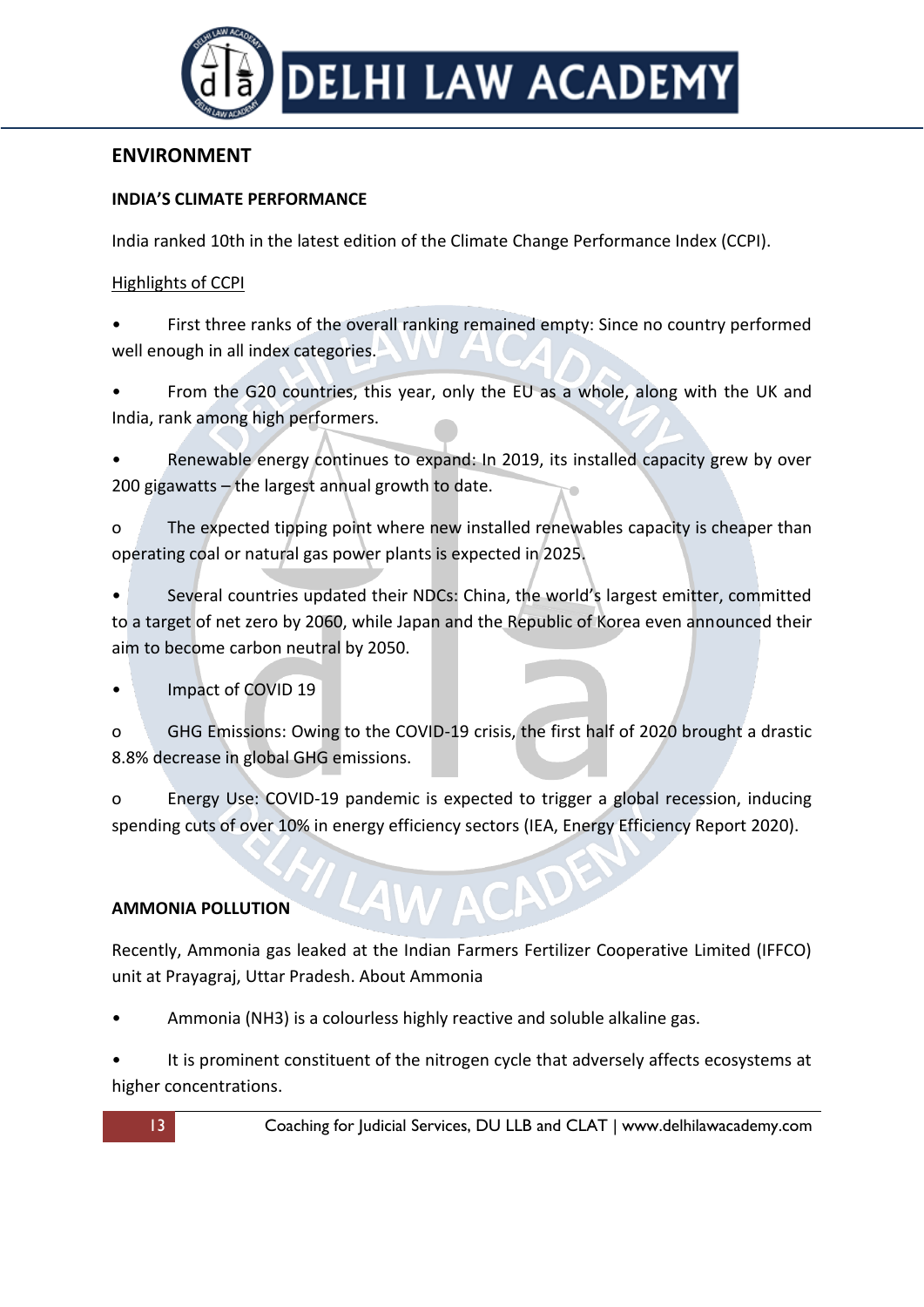

### • Sources of emissions:

o The largest source of NH3 emissions is agriculture, including animal husbandry and NH3-based fertilizer applications.

o Other sources of NH3 include industrial processes, vehicular emissions, volatilization from soils and oceans, decomposition of organic waste, forest fires, animal and human waste, nitrogen fixation processes.

## **MOUNT EVEREST GROWS TO NEW HEIGHT**

Recently, Foreign Ministers of Nepal and China jointly certified the elevation of Mount Everest at 8,848.86 metres above sea level — 86 cm higher than what was recognised since 1954.

## **About Mount Everest**

• Mount Everest is a peak in the Himalayan mountain range and is considered the highest point on Earth (measured with the mean sea level as the base).

o As measured from the Earth's core, Ecuador's Mount Chimborazo is the world's highest, standing more than 2,072 meters above Everest.

o Because the Earth bulges in the middle, mountains along the equator are farther from the core.

o Measuring from the foot of the mountain to the peak, Hawaii's Mauna Kea is the tallest. § Mauna Kea's summit is at 4,205 meters above sea level, but it extends about 6000 meters below the water's surface. Therefore, its total height is 10,210 meters.

It is located between Nepal and Tibet, an autonomous region of China.

o The Tibetan name is Chomolungma, which means "Mother Goddess of the World." The Nepali name is Sagarmatha, which has various meanings.

• Mount Everest formed from a tectonic smashup between the Indian and Eurasian tectonic plates tens of millions of years ago. The collision crumpled the landscape, raising mountains along some 1,5000 miles, a range we know as the Himalaya.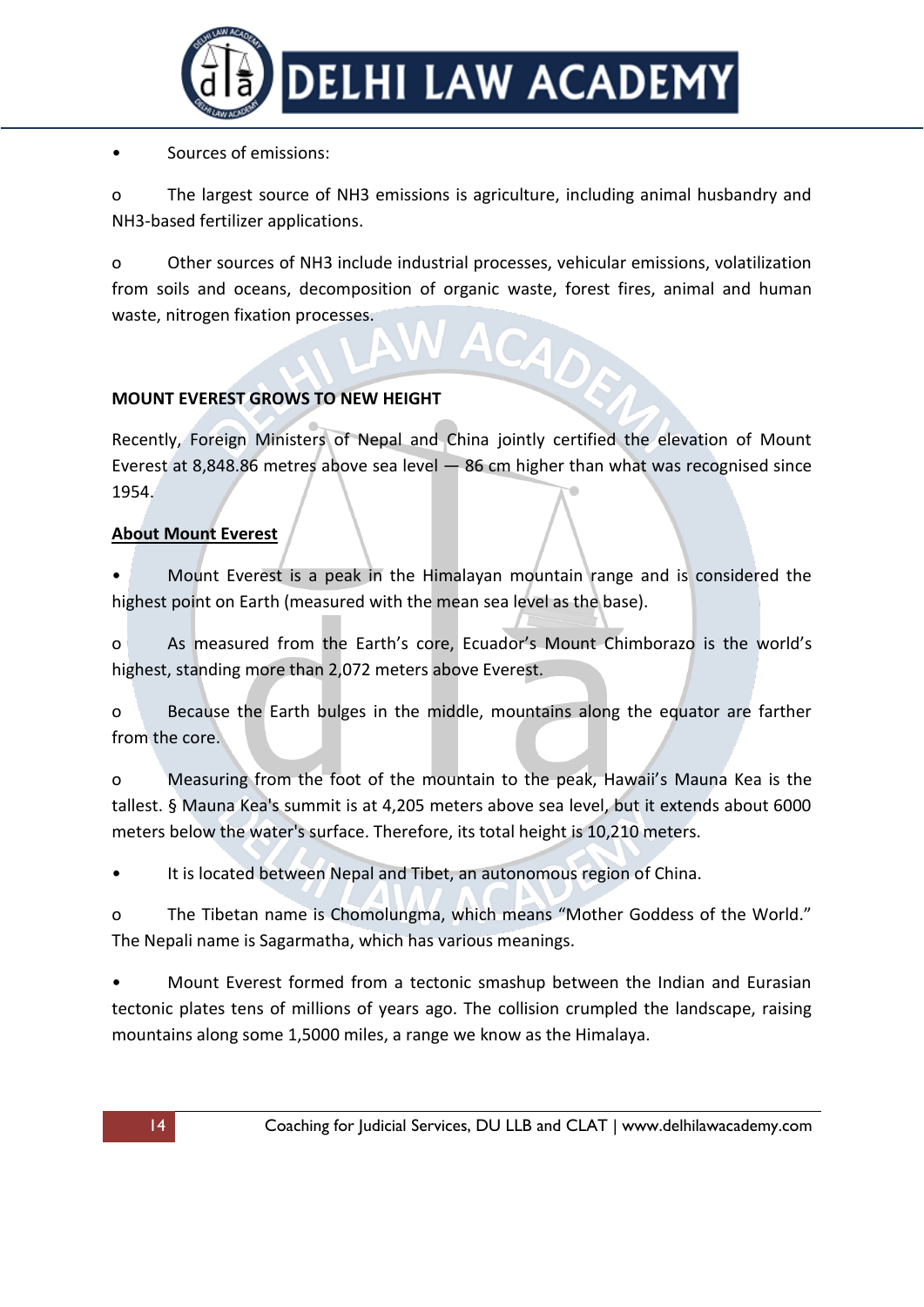

# **MISCELLANEOUS**

### **'CURRENCY MANIPULATORS' MONITORING LIST**

US has once again included India in its monitoring list of countries with potentially "questionable foreign exchange policies" and "currency manipulation". o India was last included in the currency watchlist in October 2018, but removed from the list in May 2019.

• 'Currency manipulator' is a label given by the US government to countries it feels are engaging in "unfair currency practices" by deliberately devaluing their currency against the dollar.

o Designation of a country as a currency manipulator does not immediately attract any penalties, but tends to dent the confidence about a country in the global financial markets.

- US criteria to label a country as currency manipulator:
- o Country must have at least have a \$20 billionplus bilateral trade surplus with the U.S.

o Foreign currency intervention exceeding 2% of GDP o A global current account surplus exceeding 2% of GDP.

• India, which has for several years maintained a "significant" bilateral goods trade surplus with the US, recently crossed the \$20 billion mark.

## **BSE E-AGRICULTURAL MARKETS LTD. (BEAM)**

• Bombay Stock Exchange (BSE) has launched an electronic spot platform for agricultural commodities - "BSE E-Agricultural Markets Ltd. (BEAM)" - through its subsidiary BSE Investments.

• This platform will function as a national, institutionalised, electronic, transparent commodity spot trading platform in line with the Prime Minister's vision to create a single market.

o It facilitates spot agricultural commodities transactions across the value chain, consisting of producers, intermediaries, ancillary services and consumers.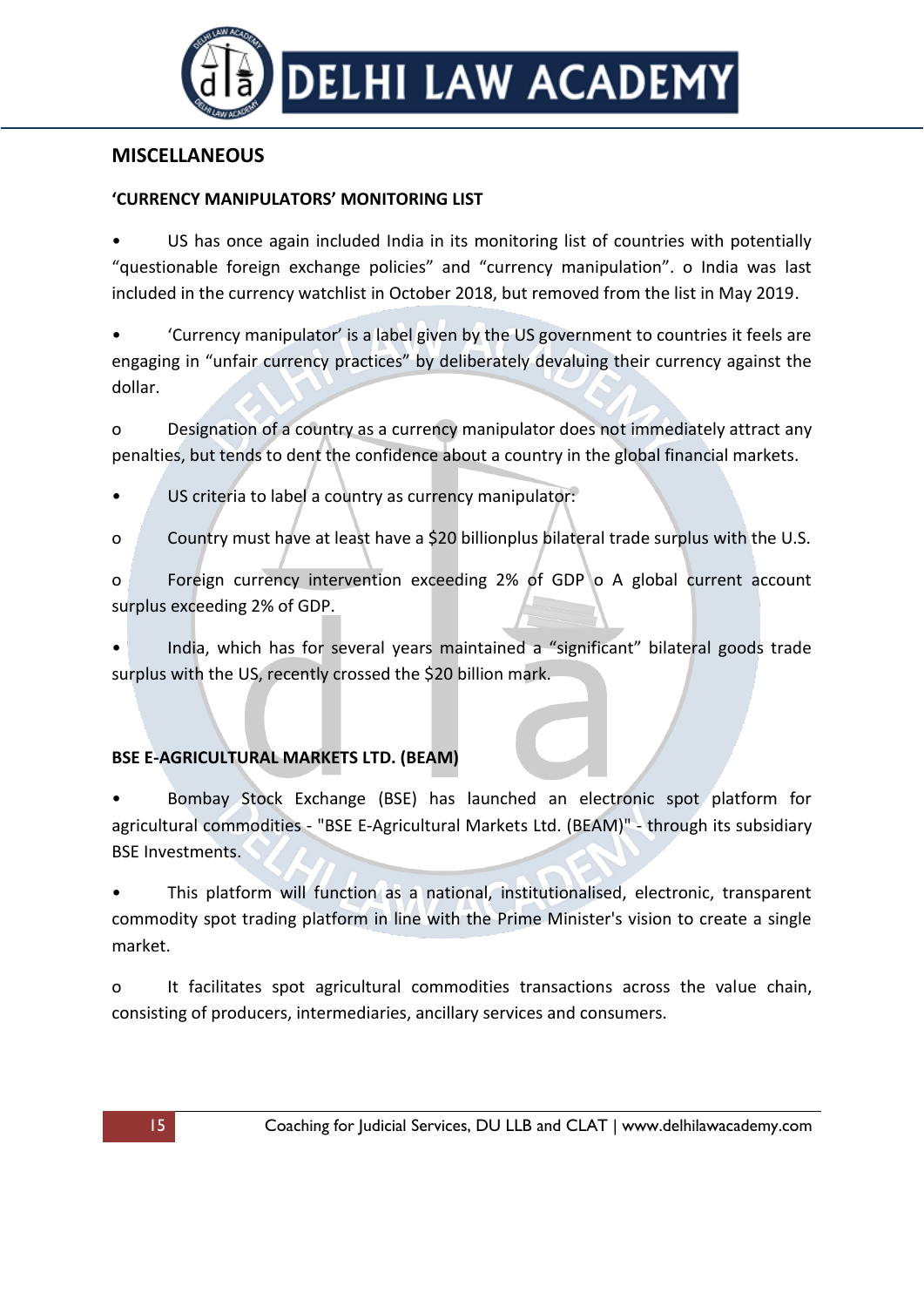

o It will facilitate risk-free and hassle- free purchase and sale of various agriculture commodities by leveraging on state-of-the-art technology to offer customized solutions to farmers, traders, and stakeholders.

### **MEDIUM-RANGE SURFACE-TOAIR (MRSAM) MISSILE**

- MRSAM, developed by the DRDO (Defence Research and Development Organisation) in collaboration with Israel Aerospace Industries (IAI) for Army has been tested successfully
- The propulsion system, coupled with a thrust vector control system, allows the missile to move at a maximum speed of Mach 2.

The weapon has the ability to engage multiple targets simultaneously at ranges of 70km.

## **EXPORT OF AKASH MISSILE SYSTEM**

• Cabinet approved export of indigenously developed Akash missile systems to friendly foreign countries.

o It would help to achieve target of 5 Billion USD of defence export and improve strategic relations with friendly foreign countries.

o Besides Akash, there is interest coming in other major platforms like Coastal Surveillance System, Radars and Air platforms.

#### **INS VIKRANT**

• India's Cochin Shipyard Limited (CSL) has completed the basin trials of Indigenous Aircraft Carrier (IAC), INS Vikrant.

• It is India's first domestically built aircraft carrier. • It leads ship of the Indian Navy's Vikrant-class, to be designed and built in India under Indigenous Aircraft Carrier (IAC) program.

INS Vishal, also known as Indigenous Aircraft Carrier 2 (IAC-2), is to be the second aircraft carrier to be built in India after INS Vikrant (IAC-1).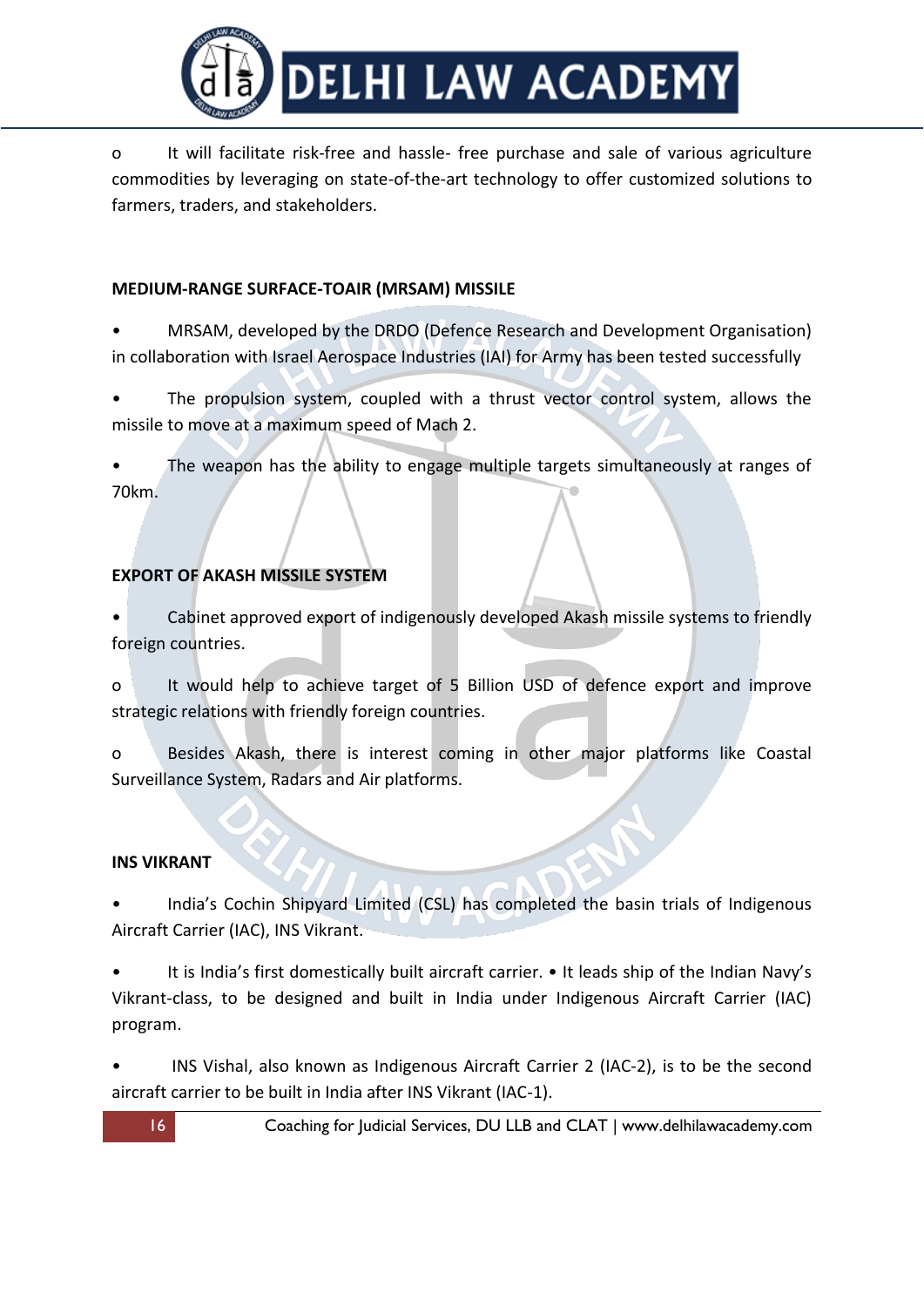

• INS Vikramaditya (India's only active aircraft carrier) is Indian Navy's largest short take-off, but assisted recovery (STOBAR) aircraft carrier, converted from the Russian Navy's decommissioned vertical take-off and landing (VTOL) missile cruiser carrier.

## **LADAKH'S TSO KAR WETLAND COMPLEX NOW A RAMSAR SITE**

• Tso Kar Wetland Complex is India's 42nd Ramsar site and a second one in Ladakh. Tso Moriri wetland is another Ramsar site in Ladakh.

- Tso Kar Basin is a high-altitude wetland complex consisting of two principal waterbodies, Startsapuk Tso & Tso Kar itself.
- Tso Kar Basin is an A1 Category Important Bird Area as per Bird Life International and a key staging site in Central Asian Flyway.

o This is a breeding area for species like Blacknecked Crane, Great Crested Grebe, Barheaded Geese , Ruddy Shelduck etc.

# **FIRST TIGER TRANSLOCATION FROM JIM CORBETT TIGER RESERVE (JCTR) TO RAJAJI TIGER RESERVE (RTR)**

• Tigres will be shifted as part of the project to increase the density of the big cat in RTR.

o Project for translocation of tigers to the western part of Rajaji was approved by National Tiger Conservation Authority (NTCA) in 2016.

o NTCA is a statutory body under the Ministry of Environment, Forests and Climate Change for strengthening tiger conservation

• Translocation is the managed movement of live indigenous plants or animals from one location to another.

• RTR is located in the Shivalik range of Himalayas in Uttarakhand and is the second tiger reserve of Uttarakhand after JCTR.

• JCTR is situated in the Nainital district of Uttarakhand and is the oldest national park in India established in 1936 to protect the endangered Bengal tiger.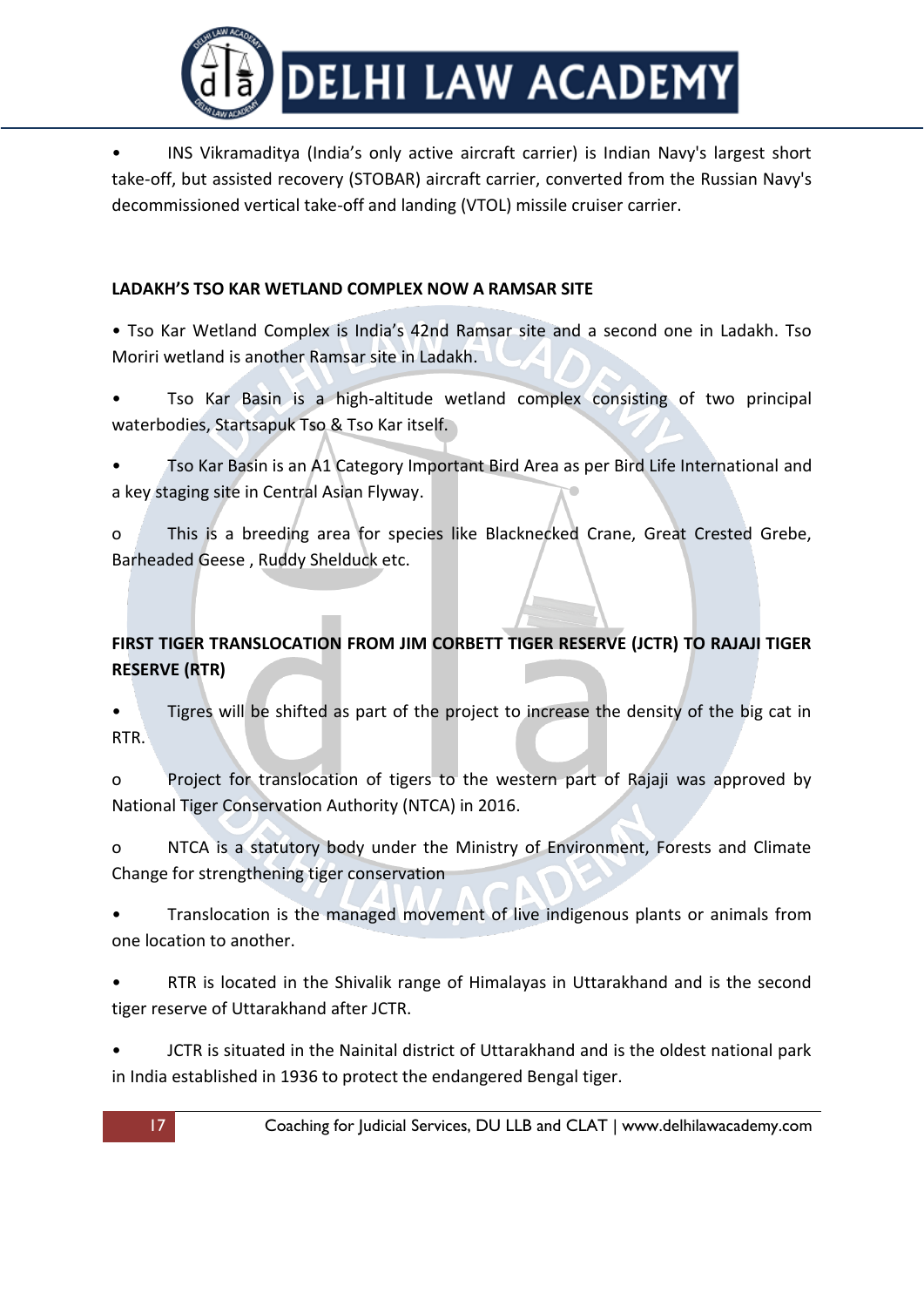

#### **INTERNATIONAL BLUE FLAG HOISTED AT 8 BEACHES ACROSS THE COUNTRY**

• 8 beaches are: Kappad (Kerala), Shivrajpur (Gujarat), Ghoghla (Diu), Kasarkod and Padubidri (Karnataka), Rushikonda (Andhra Pradesh), Golden (Odisha) and Radhanagar (Andaman & Nicobar Islands).

o Also, India sets up target of getting Blue flag certification for 100 more beaches in next 3-4 years.

• Blue Flag beach is an Eco-tourism model to provide tourists/beach goers clean and hygienic bathing water, facilities/amenities, safe and healthy environment and sustainable development of the area.

• Certification is accorded by Denmark based Foundation for Environment Education.

## **SAGUNA RICE TECHNIQUE (SRT)**

- It is a unique new method of cultivation of rice and related rotation crops without ploughing, puddling and transplanting (rice) on permanent raised beds.
- It is azerotill, Conservation Agriculture (CA) type of cultivation method evolved at SagunaBaug, District Raigad, Maharashtra.

#### Principles in SRT

o SRT insists that all roots and small portion of stem should be left in the beds for slow rotting.

o No ploughing, puddling and hoeing is to be done to control weeds. Weeds are to be controlled with weedicides and manual labor.

o This system will get the crop ready for harvesting 8 to 10 days earlier.

## **INDIA'S FIRST LITHIUM REFINERY**

• India's first Lithium refinery which will process Lithium ore to produce battery-grade material will be set up in Gujarat.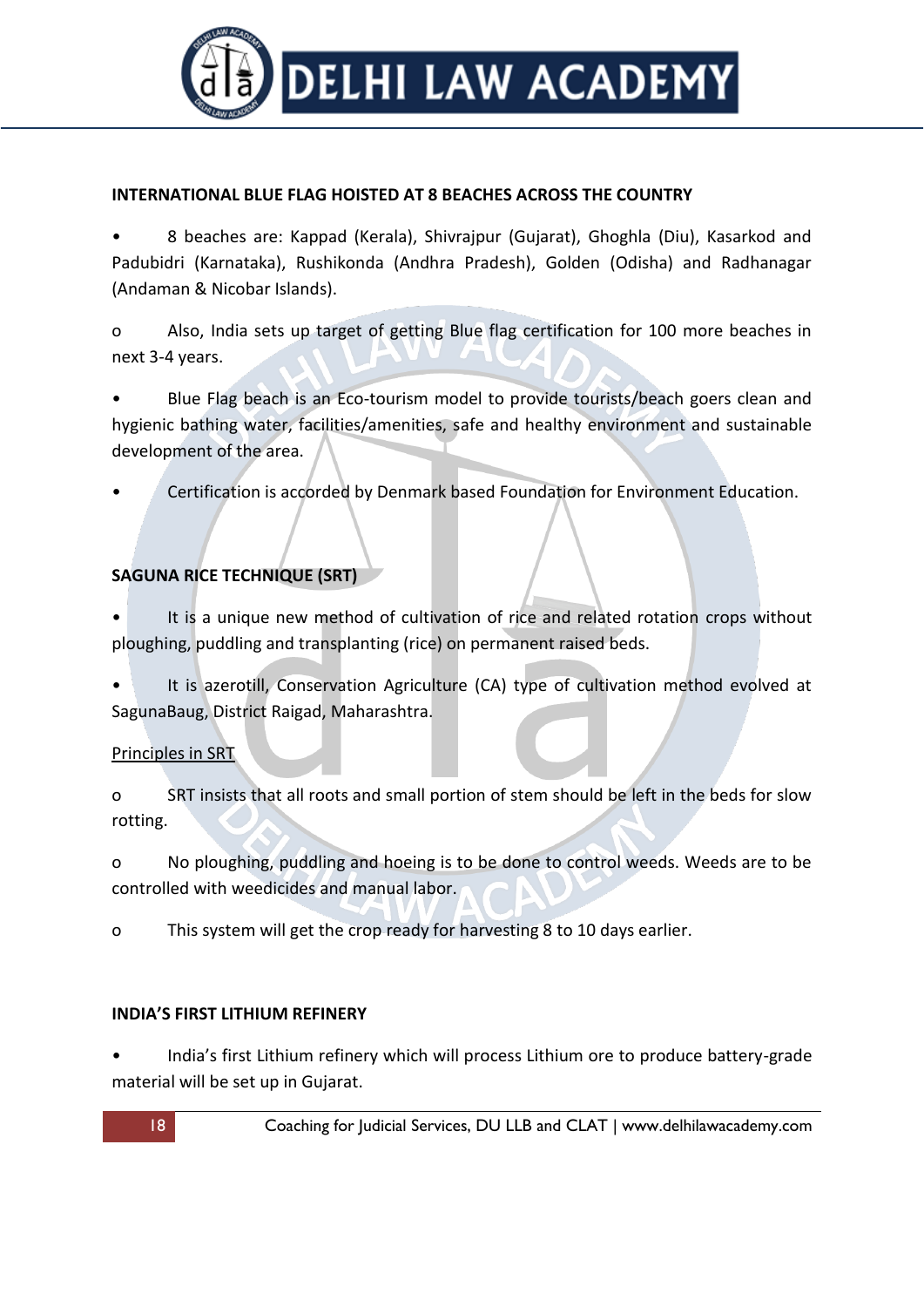

• Manikaran Power Limited, will set up this refinery.

Lithium is a rare element not usually found in India. The company will be importing Lithium ore from Australia and will be processing it here.

With India poised to become one of the largest electric car markets of the world, the refinery would help India reduce import bill on imported Lithium-Ion Battery.

• A significant proportion of lithium reserves are located in South America's "lithium triangle" – an area encompassing parts of Chile, Argentina and Bolivia (largest reserves of lithium in the world).

• Australia is largest producer of lithium in the world.

### **LAB-GROWN MEAT**

Recently, the Singapore Food Agency (SFA) approved the sale of a lab-grown meat product. This is the first-time a cultured meat has been cleared for sale anywhere in the world.

In lab-grown or cultured meat scientists use the animal's stem cells to create meat rather than slaughtering animals.

o Stem cells are the building blocks of cells and tissues, and by feeding them amino acids and carbohydrates, the muscle cells will be multiplied and grown in the lab.

o Once muscle fibers start growing, the result is an artificially created meat that resembles actual meat in terms of appearance, texture, and nutrient profile.

Lab-grown meat is different from plant-based meat as latter is made from plant sources such as soy or pea protein, while cultured meat is grown directly from cells in a laboratory.

• Advantage o Cultivated beef could reduce land use by more than 95%, climate change emissions by 74- 87% and nutrient pollution by 94%.

o It is created in clean facilities thus, eliminating the risk of contamination by pathogens such as salmonella and E coli, which may be present in traditional slaughterhouses and meatpacking factories.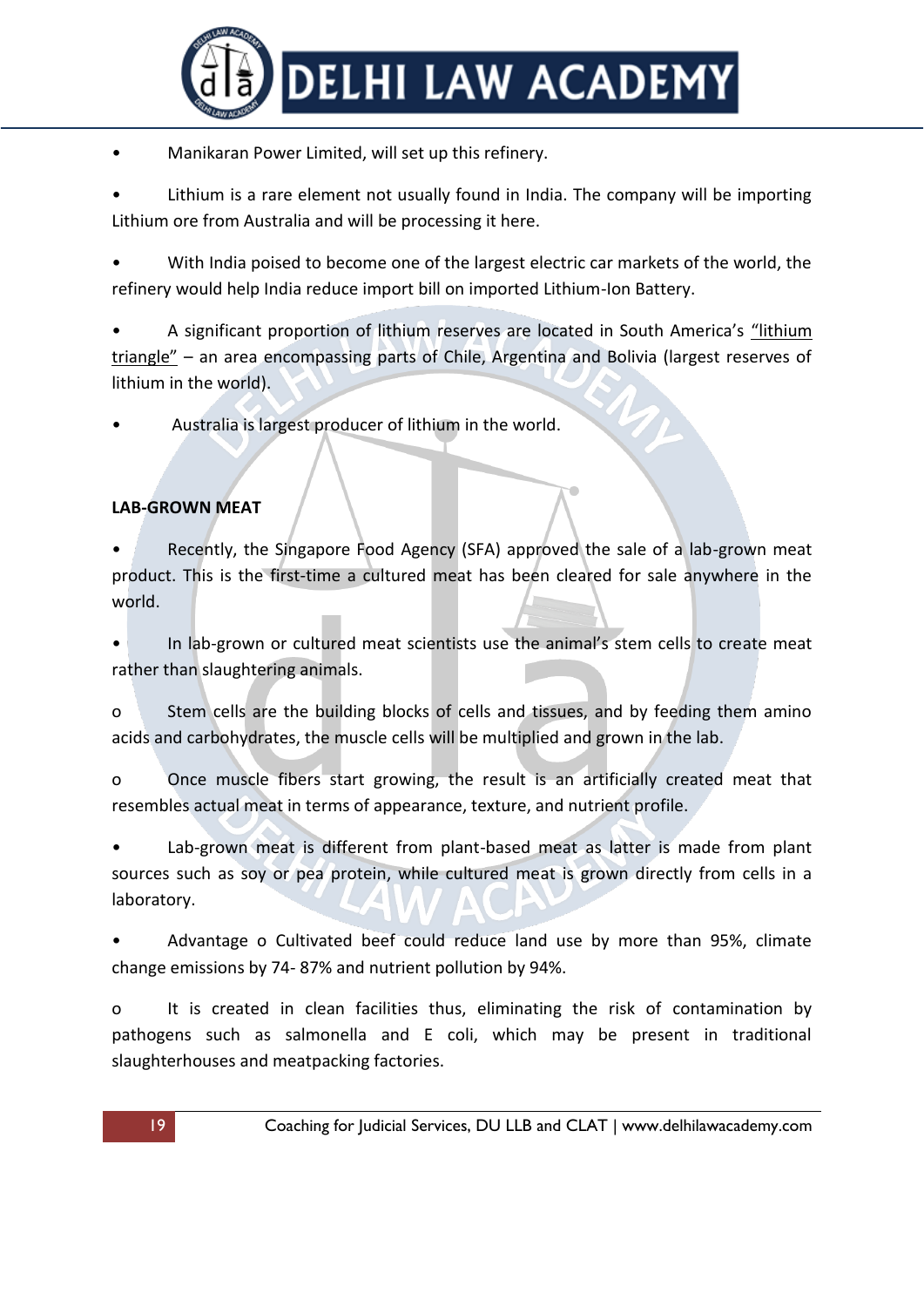

o Due to Covid-19 and widespread fears about zoonotic diseases, especially African swine fever and highly pathogenic avian influenza, cultured meat provides an opportunity to the alternative meat industry.

### **CHINA'S CHANG'E 5 SUCCESSFULLY ENTERS EARTH'S SURFACE**

• Chang'e 5 mission recently returned to Earth, loaded with moon rocks – the first since the Soviet Union's Luna 24 mission in 1976.

o China is the third country to have retrieved lunar samples after U.S and Russia.

The Chang'e-5 mission collected two kilograms of material in an area north of the Mons Rumker known as Oceanus Procellarum or "Ocean of Storms" which is a vast, unexplored lava plain.

#### **COWIN**

Recently, IT minister announced a launch of grand challenge for strengthening the COVID Vaccine Intelligence Network (CoWIN) system.

• CoWIN is a digitalised real time platform to be used to effectively roll out and scale up the mechanism for COVID Vaccine Distribution System.

• CoWIN will allow the system to monitor the utilisation, wastage, coverage of Covid-19 vaccination.

• Till now, Universal Immunisation Programme has been using a vaccine intelligence system called eVIN (electronic vaccine intelligence network) and CoWIN is essentially an extension of eVIN.

#### **PNEUMOSIL**

It is India's first pneumococcal conjugate vaccine (PCV) developed recently by Serum Institute of India in collaboration with partners like the Bill and Melinda Gates Foundation.

• Pneumosil targets the pneumococcal bacterium, which causes pneumonia and other serious lifethreatening diseases such as meningitis and sepsis.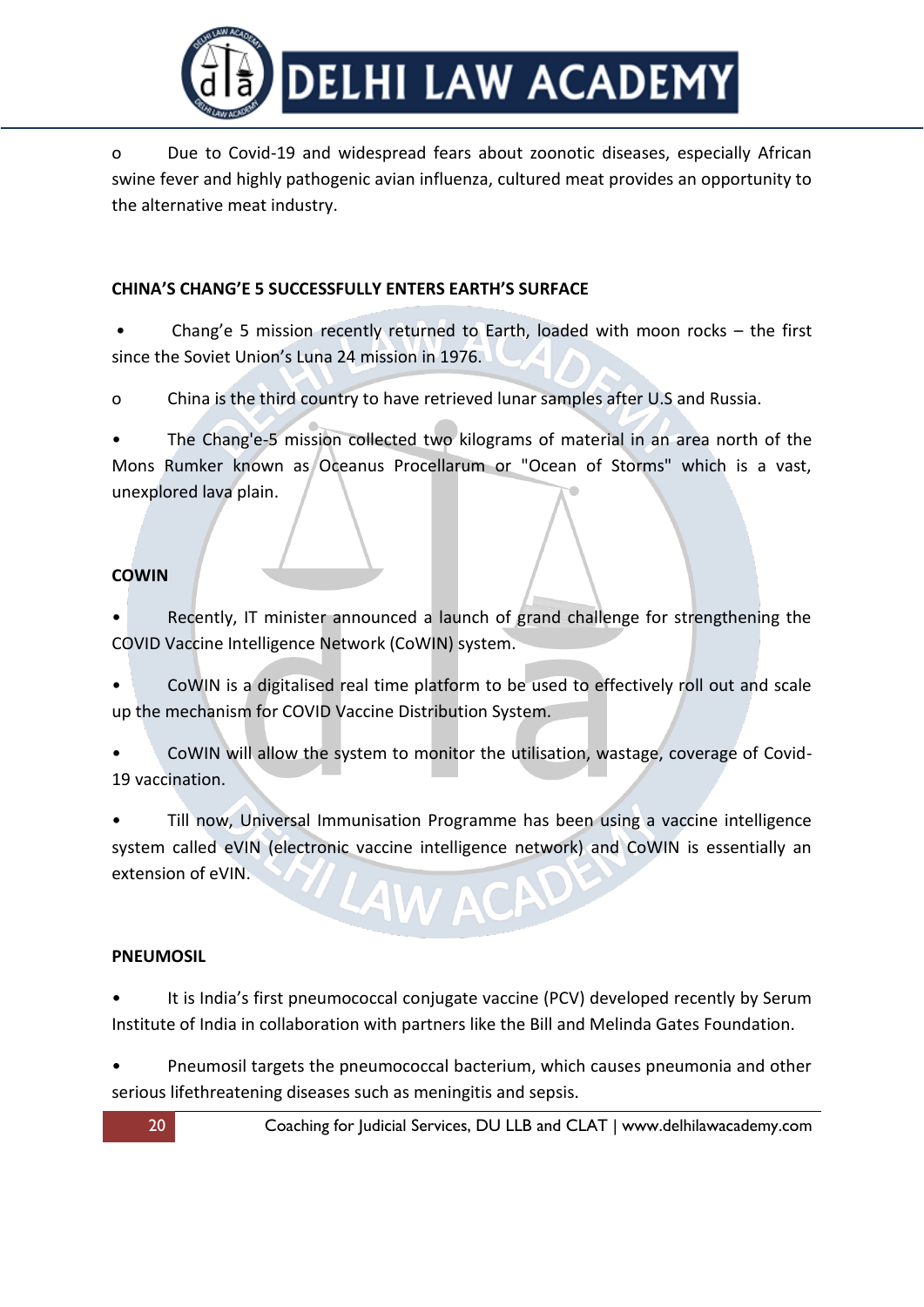

#### **NANOMICELLES**

Recently, Researchers have found that Nanomicelles can be used for Cancer treatment

• Nanomicelles are globe-like structures with a hydrophilic outer shell and a hydrophobic interior. This dual property makes them a perfect carrier for delivering drug molecules.

o Nanomicelles are extremely small structures with size less than 100nm and have been noted as an emerging platform in targeted therapy. They are stable at room temperature.

## **MONPA HANDMADE PAPER INDUSTRY**

• Recently, the Monpa Handmade Paper of Arunachal Pradesh has been revived with the committed efforts of Khadi and Village Industries Commission (KVIC).

• Monpa is a fine-textured handmade paper, which is called Mon Shugu in the local dialect, is integral to the vibrant culture of the local Monpa tribe in Tawang.

## **THARU TRIBE**

Recently, Uttar Pradesh government has embarked upon a scheme to take the unique culture of its ethnic Tharu tribe across the world

o Tharu people are an ethnic group indigenous to the Terai in southern Nepal and northern India. In India, they live mostly in Uttarakhand, Uttar Pradesh, and Bihar.

o Most of them are forest dwellers, and some practice agriculture.

#### **INDIA VOTES TO RECLASSIFY CANNABIS**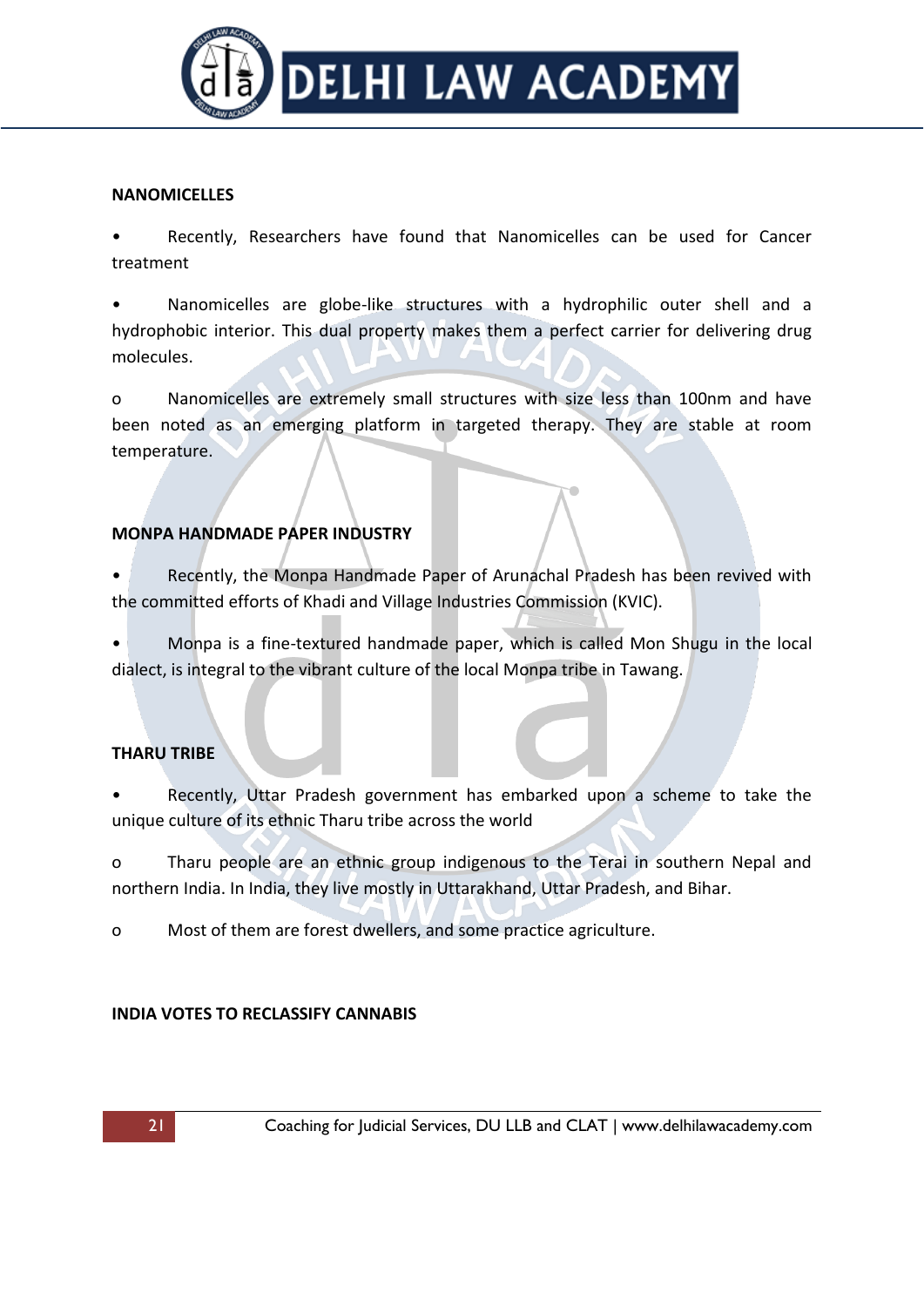

• India has voted with the majority at the United Nations to remove cannabis and cannabis resin from the list of most dangerous substances from Schedule IV of 1961 Single Convention on Narcotic Drugs.

o Convention allows for control over trafficking in narcotics, marijuana, cocaine and coca leaf.

• Now, the decision by UN Commission on Narcotic Drugs (CND) will lead to changes in the way cannabis is regulated internationally.

• Under India's Narcotic Drugs and Psychotropic Substances (NDPS) Act, 1985, the production, manufacture, possession, sale, purchase, transport, and use of cannabis is a punishable offence.

# **JYOTIBA PHULE**

Recently 130th death anniversary was observed.

### About Jyotiba phule

• Jyotirao 'Jyotiba' Govindrao Phule was a prominent social reformer and thinker of the nineteenth century India. He was born in Satara district of Maharastra in 1827. His family belonged to 'mali' caste of gardeners and vegetable farmers. At the age of thirteen years, Jyotirao was married to Savitribai.

o Education: Phule suggested compulsory, universal and creative education.

§ He and his wife Savitrirao Phule opened the first-ever school for Dalit girls at Bhide Wada, Pune, in 1848.

o Women empowerment: Jyotiba believed in the equality of men and women. He stressed on women's education and emancipation of women. He brought women in public life. He strongly opposed social evils like Child marriage and Female infanticide.

§ In 1863, Jyotirao and Savitribai started the first-ever infanticide prohibition home in India called Balhatya Pratibandhak Griha. It helped pregnant Brahmin widows and rape victims deliver children.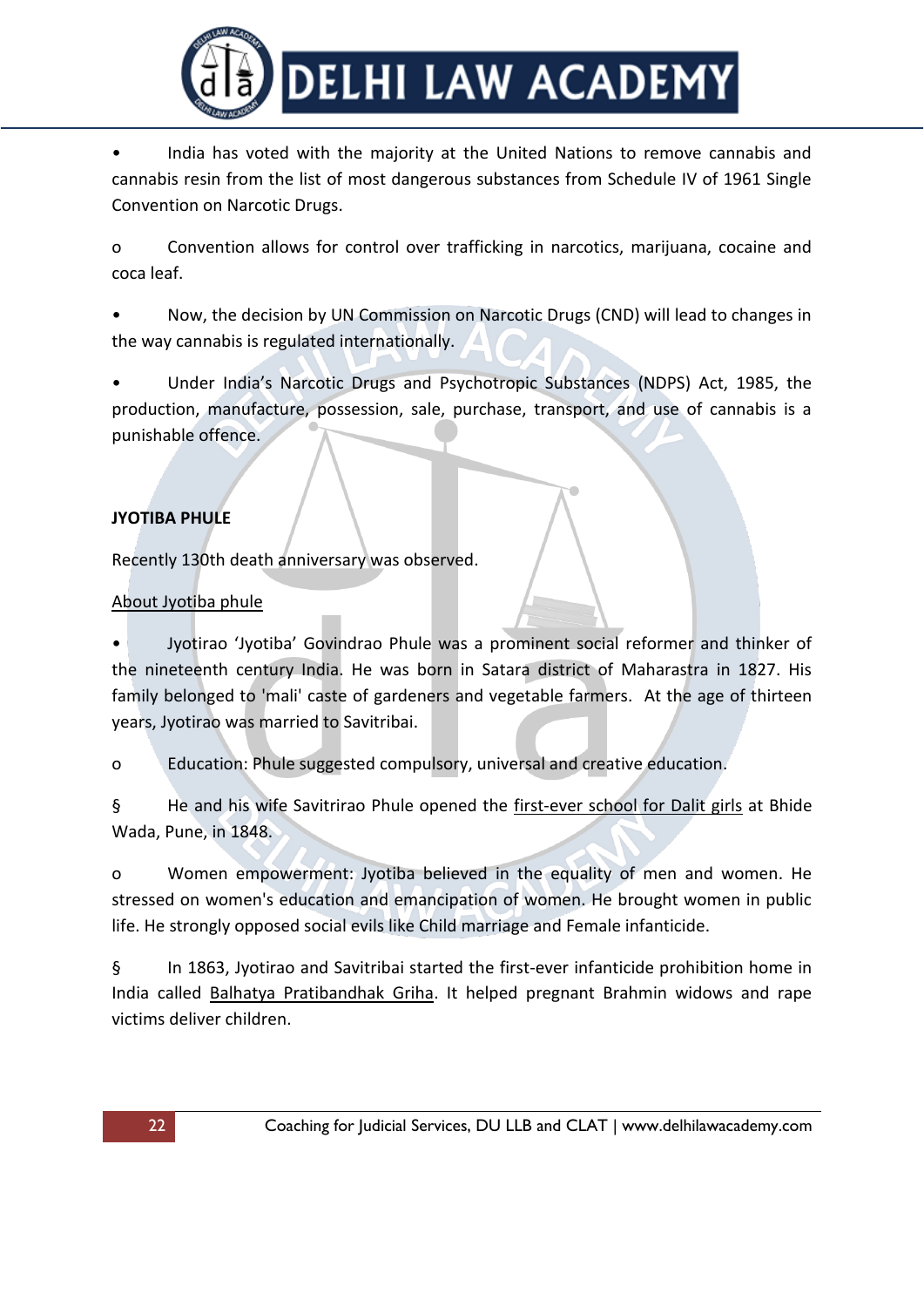

o Widow Remarriage: Jyotiba realised the pathetic conditions of widows and established an ashram for young widows and eventually became advocate of the idea of Widow Remarriage.

o Against Caste System: In the  $19<sup>th</sup>$  century, Jyotiba Phule was the most radical opponent of untouchability and the caste system as he called for the complete demolition of its oppressive structure.

§ He was the first person to coin the term 'Dalits' to apply to all people considered lower caste and untouchables.

In 1873, he formed the Satya Shodhak Samaj (Society of Seekers of Truth) in Pune. It was a social reform society that fought for equal rights for the depressed classes. The community included Muslims, nonBrahmins, Brahmins and government officials.

# **SRINIVASA RAMANUJAN**

2020 marks 100<sup>th</sup> death anniversary of Srinivasa Ramanujan.

• He received his degree from Cambridge in 1916 and went on to publish several brilliant papers on his subject with the help of his professor GH Hardy of Trinity College, Cambridge University.

• Ramanujan was elected to the London Mathematical Society in 1917 and was elected a Fellow of the Royal Society for his excellent work on Elliptic Functions and the theory of numbers.

• He was also the first Indian to be elected a Fellow of the Trinity College.

• Ramanujan died at the young age of 32 owing to deteriorating health on April 26, 1920. AW ACP

## **HUMAN DEVELOPMENT REPORT 2020**

The 2020 Human Development Report titled "The next frontier: Human Development and the Anthropocene" was released.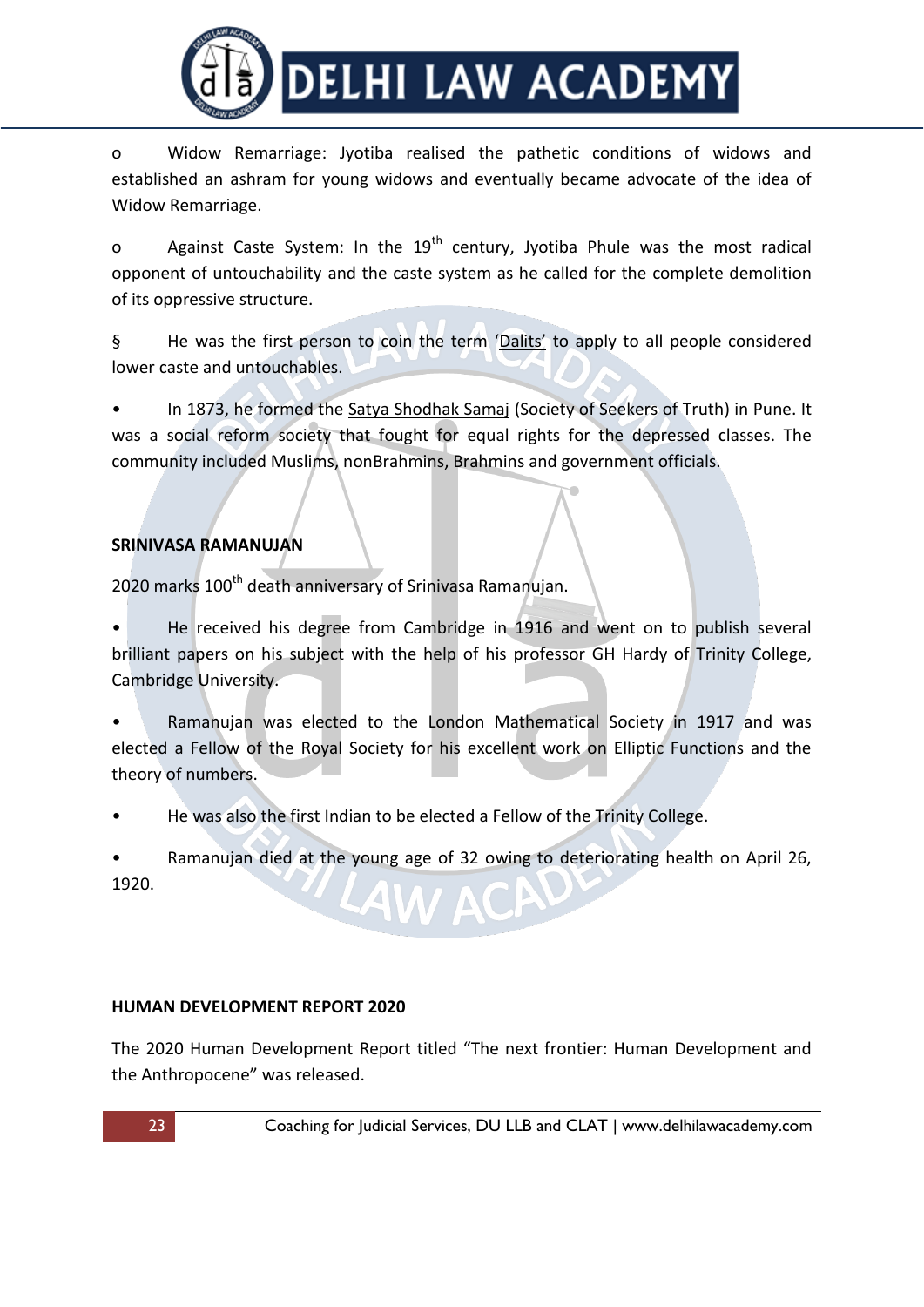

### **About the Human Development Report (HDR)**

• HDR is released by United Nations Development Programme (UNDP) and was released for the first time in the year 1990.

- HDR Office releases five composite indices each year:
- o Human Development Index (HDI),
- o Inequality-Adjusted Human Development Index (IHDI),
- o Gender Development Index (GDI),
- o Gender Inequality Index (GII),
- o Multidimensional Poverty Index (MPI).

• HDI is released as part of first HDR. This measures achievement in the basic dimensions of human development across countries. The HDI ranks countries on the basis of three parameter:

- o Life Expectancy
- o Education
- o Gross National Income (GNI) per capita

#### **HDR 2020 findings with respect to India**

India dropped two ranks in HDI this year, standing at 131 out of 189 countries. Norway topped the index, followed by Ireland.

• India's gross national income per capita fell to \$6,681 in 2019 from \$6,829 in 2018 on purchasing power parity (PPP) basis.

Life expectancy at birth in 2019 was 69.7 years.

#### About Anthropocene